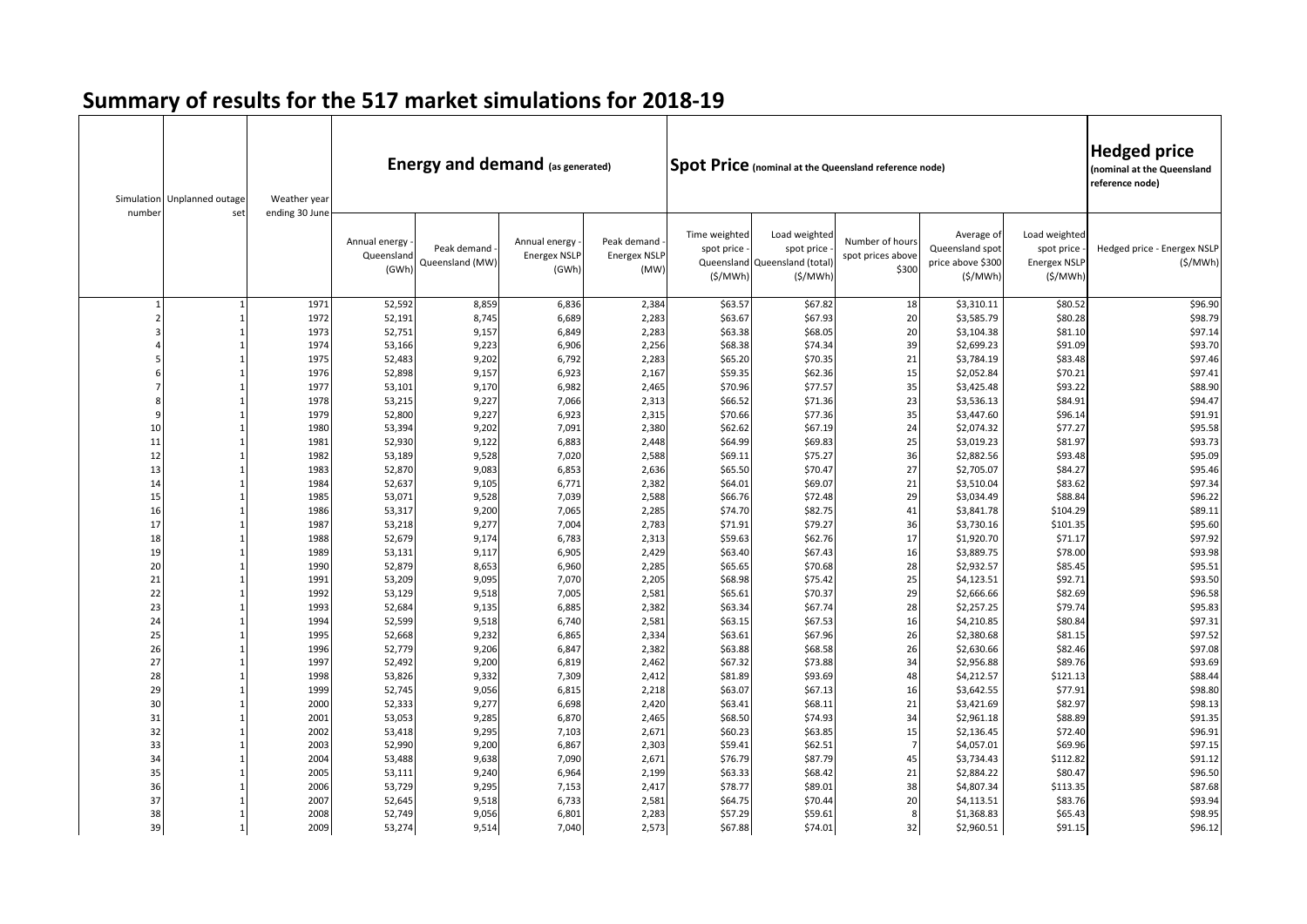| 40       | $\mathbf{1}$                     | 2010         | 53,660           | 9,281          | 7,113          | 2,448          | \$72.88            | \$81.01            | 39             | \$3,329.83               | \$97.21            | \$86.88            |
|----------|----------------------------------|--------------|------------------|----------------|----------------|----------------|--------------------|--------------------|----------------|--------------------------|--------------------|--------------------|
| 41       | $\mathbf{1}$                     | 2011         | 52,872           | 9,525          | 6,961          | 2,968          | \$71.99            | \$80.18            | 26             | \$5,012.65               | \$100.71           | \$94.52            |
| 42       | $\mathbf{1}$                     | 2012         | 52,837           | 9,179          | 6,838          | 2,362          | \$60.71            | \$64.26            | 13             | \$3,207.94               | \$73.81            | \$97.29            |
| 43       | $\mathbf{1}$                     | 2013         | 52,882           | 9,202          | 7,013          | 2,380          | \$59.05            | \$62.10            | 15             | \$1,589.83               | \$70.19            | \$98.22            |
| 44       | $\mathbf{1}$                     | 2014         | 52,740           | 9,211          | 7,018          | 2,783          | \$57.58            | \$60.23            | $\overline{7}$ | \$2,673.84               | \$66.89            | \$97.59            |
| 45       | $\mathbf{1}$                     | 2015         | 53,781           | 9,491          | 7,052          | 2,671          | \$67.64            | \$73.32            | 31             | \$2,771.23               | \$87.87            | \$96.69            |
| 46       | $\mathbf{1}$                     | 2016         | 54,035           | 9,486          | 7,098          | 2,579          | \$83.54            | \$94.97            | 70             | \$3,122.54               | \$119.11           | \$81.43            |
| 47       | $\mathbf{1}$                     | 2017         | 54,213           | 9,631          | 7,355          | 2,968          | \$113.82           | \$140.89           | 93             | \$5,222.49               | \$205.10           | \$89.14            |
| 48       | $\overline{2}$                   | 1971         | 52,592           | 8,859          | 6,836          | 2,384          | \$63.57            | \$67.82            | 18             | \$3,310.11               | \$80.52            | \$96.90            |
| 49       | $\overline{2}$                   | 1972         | 52,191           | 8,745          | 6,689          | 2,283          | \$63.67            | \$67.93            | 20             | \$3,585.79               | \$80.28            | \$98.79            |
| 50       | $\overline{2}$                   | 1973         | 52,751           | 9,157          | 6,849          | 2,283          | \$63.38            | \$68.05            | 20             | \$3,104.38               | \$81.10            | \$97.14            |
| 51       | $\overline{2}$                   | 1974         | 53,166           | 9,223          | 6,906          | 2,256          | \$68.38            | \$74.34            | 39             | \$2,699.23               | \$91.09            | \$93.70            |
| 52       | $\overline{2}$                   | 1975         | 52,483           | 9,202          | 6,792          | 2,283          | \$65.20            | \$70.35            | 21             | \$3,784.19               | \$83.48            | \$97.46            |
| 53       | $\overline{2}$                   | 1976         | 52,898           | 9,157          | 6,923          | 2,167          | \$59.35            | \$62.36            | 15             | \$2,052.84               | \$70.21            | \$97.41            |
| 54       | $\overline{2}$                   | 1977         | 53,101           | 9,170          | 6,982          | 2,465          | \$70.96            | \$77.57            | 35             | \$3,425.48               | \$93.22            | \$88.90            |
| 55       | $\overline{2}$                   | 1978         | 53,215           | 9,227          | 7,066          | 2,313          | \$66.52            | \$71.36            | 23             | \$3,536.13               | \$84.91            | \$94.47            |
| 56       | $\overline{2}$                   | 1979         | 52,800           | 9,227          | 6,923          | 2,315          | \$70.66            | \$77.36            | 35             | \$3,447.60               | \$96.14            | \$91.91            |
| 57       | $\overline{2}$                   | 1980         | 53,394           | 9,202          | 7,091          | 2,380          | \$62.62            | \$67.19            | 24             | \$2,074.32               | \$77.27            | \$95.58            |
| 58       | $\overline{2}$                   | 1981         | 52,930           | 9,122          | 6,883          | 2,448          | \$64.99            | \$69.83            | 25             | \$3,019.23               | \$81.97            | \$93.73            |
| 59       | $\overline{2}$                   | 1982         | 53,189           | 9,528          | 7,020          | 2,588          | \$69.11            | \$75.27            | 36             | \$2,882.56               | \$93.48            | \$95.09            |
| 60       | $\overline{2}$                   | 1983         | 52,870           | 9,083          | 6,853          | 2,636          | \$65.50            | \$70.47            | 27             | \$2,705.07               | \$84.27            | \$95.46            |
| 61       | $\overline{2}$                   | 1984         | 52,637           | 9,105          | 6,771          | 2,382          | \$64.01            | \$69.07            | 21             | \$3,510.04               | \$83.62            | \$97.34            |
| 62       | $\overline{2}$                   | 1985         | 53,071           | 9,528          | 7,039          | 2,588          | \$66.76            | \$72.48            | 29             | \$3,034.49               | \$88.84            | \$96.22            |
| 63       | $\overline{2}$                   | 1986         | 53,317           | 9,200          | 7,065          | 2,285          | \$74.70            | \$82.75            | 41             | \$3,841.78               | \$104.29           | \$89.11            |
| 64       | $\overline{2}$                   | 1987         | 53,218           | 9,277          | 7,004          | 2,783          | \$71.91            | \$79.27            | 36             | \$3,730.16               | \$101.35           | \$95.60            |
| 65       | $\overline{2}$                   | 1988         | 52,679           | 9,174          | 6,783          | 2,313          | \$59.63            | \$62.76            | 17             | \$1,920.70               | \$71.17            | \$97.92            |
| 66       | $\overline{2}$                   | 1989         | 53,131           | 9,117          | 6,905          | 2,429          | \$63.40            | \$67.43            | 16             | \$3,889.75               | \$78.00            | \$93.98            |
| 67       | $\overline{2}$                   | 1990         | 52,879           | 8,653          | 6,960          | 2,285          | \$65.65            | \$70.68            | 28             | \$2,932.57               | \$85.45            | \$95.51            |
| 68       | $\overline{2}$                   | 1991         | 53,209           | 9,095          | 7,070          | 2,205          | \$68.98            | \$75.42            | 25             | \$4,123.51               | \$92.71            | \$93.50            |
| 69       | $\overline{2}$                   | 1992         | 53,129           | 9,518          | 7,005          | 2,581          | \$65.61            | \$70.37            | 29             | \$2,666.66               | \$82.69            | \$96.58            |
| 70       | $\overline{2}$                   | 1993         | 52,684           | 9,135          | 6,885          | 2,382          | \$63.34            | \$67.74            | 28             | \$2,257.25               | \$79.74            | \$95.83            |
| 71       | $\overline{2}$                   | 1994         | 52,599           | 9,518          | 6,740          | 2,581          | \$63.15            | \$67.53            | 16             | \$4,210.85               | \$80.84            | \$97.31            |
| $72\,$   | $\overline{2}$                   | 1995         | 52,668           | 9,232          | 6,865          | 2,334          | \$63.61            | \$67.96            | 26             | \$2,380.68               | \$81.15            | \$97.52            |
| 73       | $\overline{2}$                   | 1996         | 52,779           | 9,206          | 6,847          | 2,382          | \$63.88            | \$68.58            | 26             | \$2,630.66               | \$82.46            | \$97.08            |
| 74       | $\overline{2}$                   | 1997         | 52,492           | 9,200          | 6,819          | 2,462          | \$67.32            | \$73.88            | 34             | \$2,956.88               | \$89.76            | \$93.69            |
| 75       | $\overline{2}$                   | 1998         | 53,826           | 9,332          | 7,309          | 2,412          | \$81.89            | \$93.69            | 48             | \$4,212.57               | \$121.13           | \$88.44            |
| 76       | $\overline{2}$                   | 1999         | 52,745           | 9,056          | 6,815          | 2,218          | \$63.07            | \$67.13            | 16             | \$3,642.55               | \$77.91            | \$98.80            |
| 77       | $\overline{2}$                   | 2000         | 52,333           | 9,277          | 6,698          | 2,420          | \$63.41            | \$68.11            | 21             | \$3,421.69               | \$82.97            | \$98.13            |
| 78       | $\overline{2}$                   | 2001         | 53,053           | 9,285          | 6,870          | 2,465          | \$68.50            | \$74.93            | 34             | \$2,961.18               | \$88.89            | \$91.35            |
| 79       | $\overline{2}$                   | 2002         | 53,418           | 9,295          | 7,103          | 2,671          | \$60.23            | \$63.85            | 15             | \$2,136.45               | \$72.40            | \$96.91            |
| 80       | $\overline{2}$                   | 2003         | 52,990           | 9,200          | 6,867          | 2,303          | \$59.41            | \$62.51            | $\overline{7}$ | \$4,057.01               | \$69.96            | \$97.15            |
| 81       | $\overline{2}$                   | 2004         | 53,488           | 9,638          | 7,090          | 2,671          | \$76.79            | \$87.79            | 45             | \$3,734.43               | \$112.82           | \$91.12            |
| 82       | $\overline{2}$                   | 2005         | 53,111           | 9,240          | 6,964          | 2,199          | \$63.33            | \$68.42            | 21             | \$2,884.22               | \$80.47            | \$96.50            |
| 83<br>84 | $\overline{2}$                   | 2006         | 53,729           | 9,295          | 7,153          | 2,417          | \$78.77            | \$89.01            | 38             | \$4,807.34               | \$113.35           | \$87.68            |
| 85       | $\overline{2}$<br>$\overline{2}$ | 2007<br>2008 | 52,645           | 9,518          | 6,733          | 2,581          | \$64.75            | \$70.44            | 20<br>8        | \$4,113.51               | \$83.76            | \$93.94<br>\$98.95 |
|          |                                  |              | 52,749           | 9,056          | 6,801          | 2,283          | \$57.29            | \$59.61            |                | \$1,368.83               | \$65.43            |                    |
| 86<br>87 | $\overline{2}$<br>$\overline{2}$ | 2009<br>2010 | 53,274           | 9,514<br>9,281 | 7,040<br>7,113 | 2,573<br>2,448 | \$67.88<br>\$72.88 | \$74.01<br>\$81.01 | 32<br>39       | \$2,960.51<br>\$3,329.83 | \$91.15<br>\$97.21 | \$96.12<br>\$86.88 |
| 88       | $\overline{2}$                   | 2011         | 53,660<br>52,872 |                | 6,961          | 2,968          | \$71.99            | \$80.18            | 26             | \$5,012.65               | \$100.71           | \$94.52            |
| 89       | $\overline{2}$                   |              |                  | 9,525          |                |                | \$60.71            |                    |                |                          |                    |                    |
| 90       | $\overline{2}$                   | 2012         | 52,837           | 9,179          | 6,838          | 2,362          |                    | \$64.26            | 13             | \$3,207.94               | \$73.81            | \$97.29<br>\$98.22 |
| 91       | $\overline{2}$                   | 2013<br>2014 | 52,882<br>52,740 | 9,202          | 7,013<br>7,018 | 2,380<br>2,783 | \$59.05<br>\$57.58 | \$62.10<br>\$60.23 | 15             | \$1,589.83               | \$70.19<br>\$66.89 | \$97.59            |
| 92       |                                  | 2015         |                  | 9,211<br>9,491 | 7,052          | 2,671          | \$67.64            | \$73.32            | 31             | \$2,673.84               | \$87.87            | \$96.69            |
| 93       | $\overline{2}$                   | 2016         | 53,781<br>54,035 | 9,486          | 7,098          | 2,579          | \$83.54            | \$94.97            | 70             | \$2,771.23<br>\$3,122.54 | \$119.11           | \$81.43            |
|          |                                  |              |                  |                |                |                |                    |                    |                |                          |                    |                    |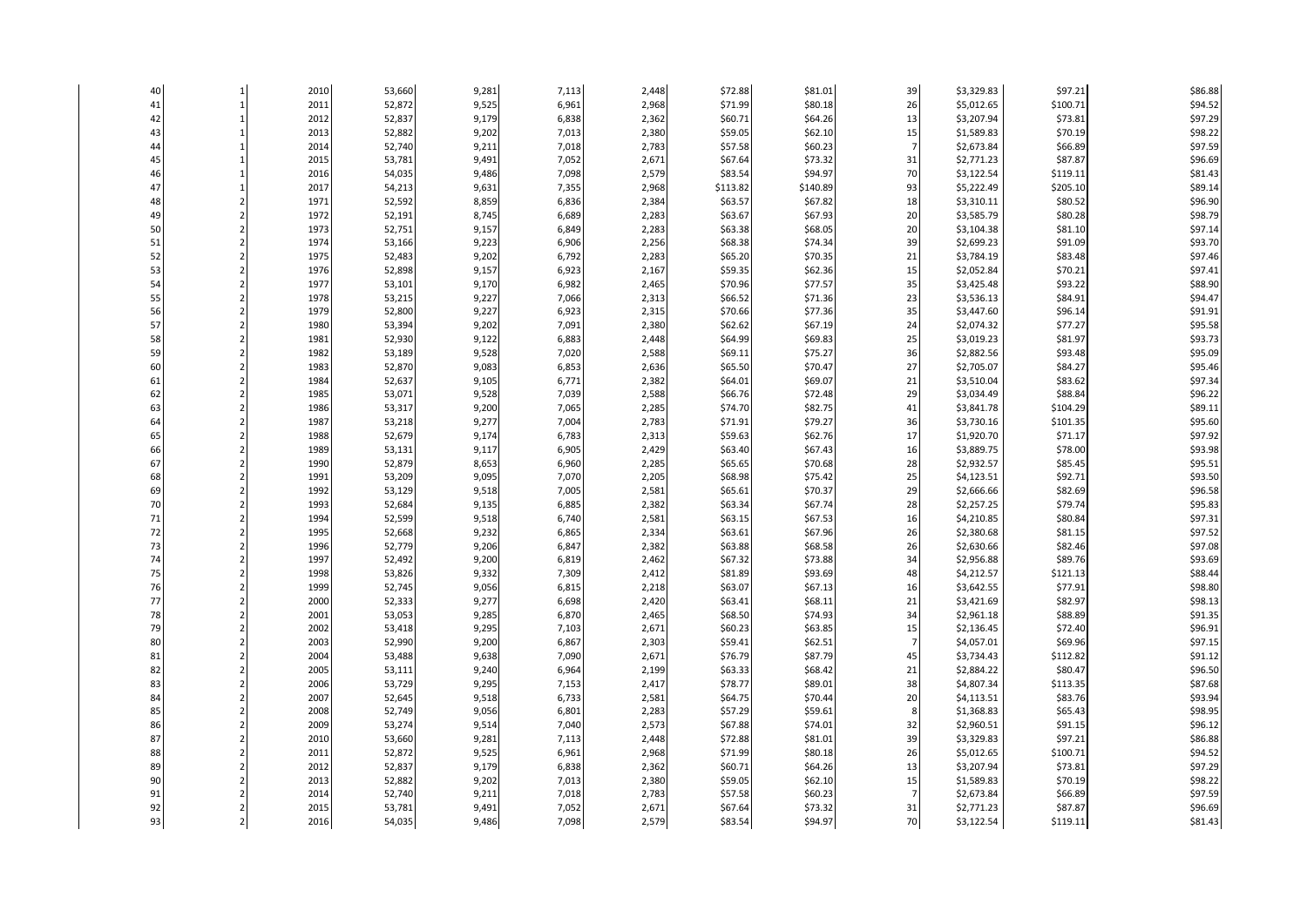| 94         |   | 2017         | 54,213           | 9,631          | 7,355          | 2,968          | \$113.82            | \$140.89            | 93                   | \$5,222.49               | \$205.10             | \$89.14            |
|------------|---|--------------|------------------|----------------|----------------|----------------|---------------------|---------------------|----------------------|--------------------------|----------------------|--------------------|
| 95         | 3 | 1971         | 52,592           | 8,859          | 6,836          | 2,384          | \$64.39             | \$69.12             | 28                   | \$2,501.19               | \$82.93              | \$96.94            |
| 96         |   | 1972         | 52,191           | 8,745          | 6,689          | 2,283          | \$62.14             | \$66.08             | 17                   | \$3,496.88               | \$77.24              | \$96.92            |
| 97         |   | 1973         | 52,751           | 9,157          | 6,849          | 2,283          | \$62.18             | \$66.61             | 11                   | \$4,666.26               | \$79.93              | \$99.01            |
| 98         |   | 1974         | 53,166           | 9,223          | 6,906          | 2,256          | \$71.99             | \$79.59             | 33                   | \$4,157.58               | \$99.98              | \$91.67            |
| 99         |   | 1975         | 52,483           | 9,202          | 6,792          | 2,283          | \$62.41             | \$66.81             | 26                   | \$2,243.22               | \$80.04              | \$98.99            |
| 100        |   | 1976         | 52,898           | 9,157          | 6,923          | 2,167          | \$58.44             | \$61.20             | 6                    | \$3,476.16               | \$68.06              | \$97.78            |
| 101        |   | 1977         | 53,101           | 9,170          | 6,982          | 2,465          | \$67.36             | \$72.97             | 25                   | \$3,508.00               | \$87.56              | \$93.76            |
| 102        |   | 1978         | 53,215           | 9,227          | 7,066          | 2,313          | \$65.66             | \$70.38             | 23                   | \$3,200.81               | \$83.93              | \$95.93            |
| 103        |   | 1979         | 52,800           | 9,227          | 6,923          | 2,315          | \$68.45             | \$74.70             | 31                   | \$3,337.75               | \$92.24              | \$93.71            |
| 104        |   | 1980         | 53,394           | 9,202          | 7,091          | 2,380          | \$61.58             | \$65.46             | 16                   | \$2,660.25               | \$74.88              | \$96.03            |
| 105        |   | 1981         | 52,930           | 9,122          | 6,883          | 2,448          | \$66.41             | \$71.76             | 22                   | \$4,102.84               | \$85.96              | \$93.33            |
| 106        |   | 1982         | 53,189           | 9,528          | 7,020          | 2,588          | \$74.08             | \$81.73             | 43                   | \$3,506.55               | \$107.55             | \$95.58            |
| 107        |   | 1983         | 52,870           | 9,083          | 6,853          | 2,636          | \$64.95             | \$69.83             | 29                   | \$2,420.90               | \$83.19              | \$95.99            |
| 108        |   | 1984         | 52,637           | 9,105          | 6,771          | 2,382          | \$57.90             | \$60.78             | 10                   | \$2,032.58               | \$68.48              | \$99.84            |
| 109        |   | 1985         | 53,071           | 9,528          | 7,039          | 2,588          | \$69.22             | \$75.72             | 29                   | \$3,812.86               | \$95.50              | \$95.91            |
| 110        |   | 1986         | 53,317           | 9,200          | 7,065          | 2,285          | \$72.98             | \$80.84             | 39                   | \$3,681.15               | \$99.00              | \$90.10            |
| 111        |   | 1987         | 53,218           | 9,277          | 7,004          | 2,783          | \$73.04             | \$80.77             | 40                   | \$3,634.37               | \$106.72             | \$97.85            |
| 112        |   | 1988         | 52,679           | 9,174          | 6,783          | 2,313          | \$58.40             | \$61.35             | 12                   | \$1,863.28               | \$68.83              | \$99.10            |
| 113        |   | 1989         | 53,131           | 9,117          | 6,905          | 2,429          | \$59.48             | \$62.58             | 15                   | \$1,945.98               | \$69.59              | \$96.23            |
| 114        |   | 1990         | 52,879           | 8,653          | 6,960          | 2,285          | \$65.50             | \$70.42             | 20                   | \$3,977.87               | \$85.82              | \$96.23            |
| 115        |   | 1991         | 53,209           | 9,095          | 7,070          | 2,205          | \$63.49             | \$68.21             | 19                   | \$2,902.53               | \$79.72              | \$95.84            |
| 116        |   | 1992         | 53,129           | 9,518          | 7,005          | 2,581          | \$62.78             | \$66.76             | 21                   | \$2,565.63               | \$77.76              | \$96.30            |
| 117        |   | 1993         | 52,684           | 9,135          | 6,885          | 2,382          | \$62.92             | \$67.27             | 28                   | \$2,145.64               | \$79.55              | \$96.68            |
| 118        |   | 1994         | 52,599           | 9,518          | 6,740          | 2,581          | \$59.32             | \$62.48             | 12                   | \$2,846.98               | \$71.57              | \$98.99            |
| 119        |   | 1995         | 52,668           | 9,232          | 6,865          | 2,334          | \$65.37             | \$70.25             | 27                   | \$2,937.99               | \$86.00              | \$96.98            |
| 120        |   | 1996         | 52,779           | 9,206          | 6,847          | 2,382          | \$63.43             | \$68.13             | 21                   | \$3,133.07               | \$81.90              | \$97.40            |
| 121        |   | 1997         | 52,492           | 9,200          | 6,819          | 2,462          | \$69.74             | \$76.95             | 37                   | \$3,353.83               | \$96.21              | \$93.10            |
| 122        |   | 1998         | 53,826           | 9,332          | 7,309          | 2,412          | \$80.58             | \$92.35             | 52                   | \$3,735.58               | \$120.95             | \$91.46            |
| 123        |   | 1999         | 52,745           | 9,056          | 6,815          | 2,218          | \$61.96             | \$66.11             | 21                   | \$2,435.58               | \$77.73              | \$98.32            |
| 124        |   | 2000         | 52,333           | 9,277          | 6,698          | 2,420          | \$65.42             | \$70.66             | 24                   | \$3,726.06               | \$87.96              | \$97.45            |
| 125        |   | 2001         | 53,053           | 9,285          | 6,870          | 2,465          | \$68.75             | \$75.35             | 25                   | \$4,190.07               | \$88.86              | \$89.57            |
| 126        |   | 2002         | 53,418           | 9,295          | 7,103          | 2,671          | \$62.25             | \$66.58             | 21                   | \$2,486.72               | \$77.91              | \$97.03            |
| 127        |   | 2003         | 52,990           | 9,200          | 6,867          | 2,303          | \$57.67             | \$60.39             | 10                   | \$1,362.49               | \$66.69              | \$98.88            |
| 128        |   | 2004         | 53,488           | 9,638          | 7,090          | 2,671          | \$70.14             | \$78.20             | 35                   | \$3,163.82               | \$96.53              | \$93.51            |
| 129        |   | 2005         | 53,111           | 9,240          | 6,964          | 2,199          | \$58.37             | \$61.54             | 13                   | \$1,414.67               | \$68.75              | \$98.58            |
| 130        |   | 2006         | 53,729           | 9,295          | 7,153          | 2,417          | \$74.90             | \$84.45             | 40                   | \$3,715.21               | \$106.78             | \$91.65            |
| 131        |   | 2007         | 52,645           | 9,518          | 6,733          | 2,581          | \$63.45             | \$68.92             | 16                   | \$4,471.40               | \$81.07              | \$94.40            |
| 132        |   | 2008         | 52,749           | 9,056          | 6,801          | 2,283          | \$57.46             | \$59.82             | 9                    | \$1,492.12               | \$66.08              | \$99.06            |
| 133        |   | 2009         | 53,274           | 9,514          | 7,040          | 2,573          | \$67.68             | \$73.77             | 27                   | \$3,445.15               | \$91.42              | \$96.56            |
| 134        |   | 2010         | 53,660           | 9,281          | 7,113          | 2,448          | \$71.91             | \$79.67             | 28                   | \$4,382.14               | \$95.66              | \$87.85            |
| 135        |   | 2011         | 52,872           | 9,525          | 6,961          | 2,968          | \$77.52             | \$89.72             | 32<br>$\overline{7}$ | \$5,595.05               | \$123.75             | \$104.77           |
| 136        |   | 2012         | 52,837           | 9,179          | 6,838          | 2,362          | \$57.62             | \$60.44             |                      | \$1,935.22               | \$67.00              | \$99.32            |
| 137        |   | 2013         | 52,882           | 9,202          | 7,013          | 2,380          | \$60.35             | \$63.96             | 10                   | \$3,631.17               | \$74.02              | \$97.93            |
| 138        |   | 2014         | 52,740           | 9,211          | 7,018          | 2,783          | \$56.58             | \$59.02             | 8                    | \$1,356.05               | \$65.11              | \$98.64            |
| 139        |   | 2015         | 53,781           | 9,491          | 7,052          | 2,671          | \$63.80             | \$68.51             | 20                   | \$2,668.42               | \$79.57              | \$95.99            |
| 140<br>141 |   | 2016<br>2017 | 54,035<br>54,213 | 9,486<br>9,631 | 7,098<br>7,355 | 2,579<br>2,968 | \$80.85<br>\$107.85 | \$91.98<br>\$132.77 | 59<br>81             | \$3,327.11<br>\$5,347.92 | \$117.12<br>\$190.85 | \$84.28<br>\$88.34 |
| 142        |   | 1971         | 52,592           | 8,859          | 6,836          | 2,384          | \$62.79             | \$67.32             | 17                   | \$3,188.26               | \$79.99              | \$98.39            |
| 143        |   | 1972         | 52,191           | 8,745          | 6,689          | 2,283          | \$61.79             | \$65.69             | 15                   | \$3,636.62               | \$77.13              | \$98.08            |
| 144        |   | 1973         | 52,751           | 9,157          | 6,849          | 2,283          | \$67.63             |                     | 19                   | \$5,241.15               | \$90.77              |                    |
| 145        |   | 1974         | 53,166           | 9,223          | 6,906          | 2,256          | \$64.09             | \$73.84<br>\$68.94  | 18                   | \$3,645.57               | \$81.61              | \$94.95<br>\$96.05 |
| 146        |   | 1975         | 52,483           | 9,202          | 6,792          | 2,283          | \$64.90             | \$70.42             | 28                   | \$2,821.28               | \$85.26              | \$96.99            |
| 147        |   | 1976         | 52,898           | 9,157          | 6,923          | 2,167          | \$59.74             | \$62.72             | 11                   | \$2,999.84               | \$70.99              | \$97.40            |
|            |   |              |                  |                |                |                |                     |                     |                      |                          |                      |                    |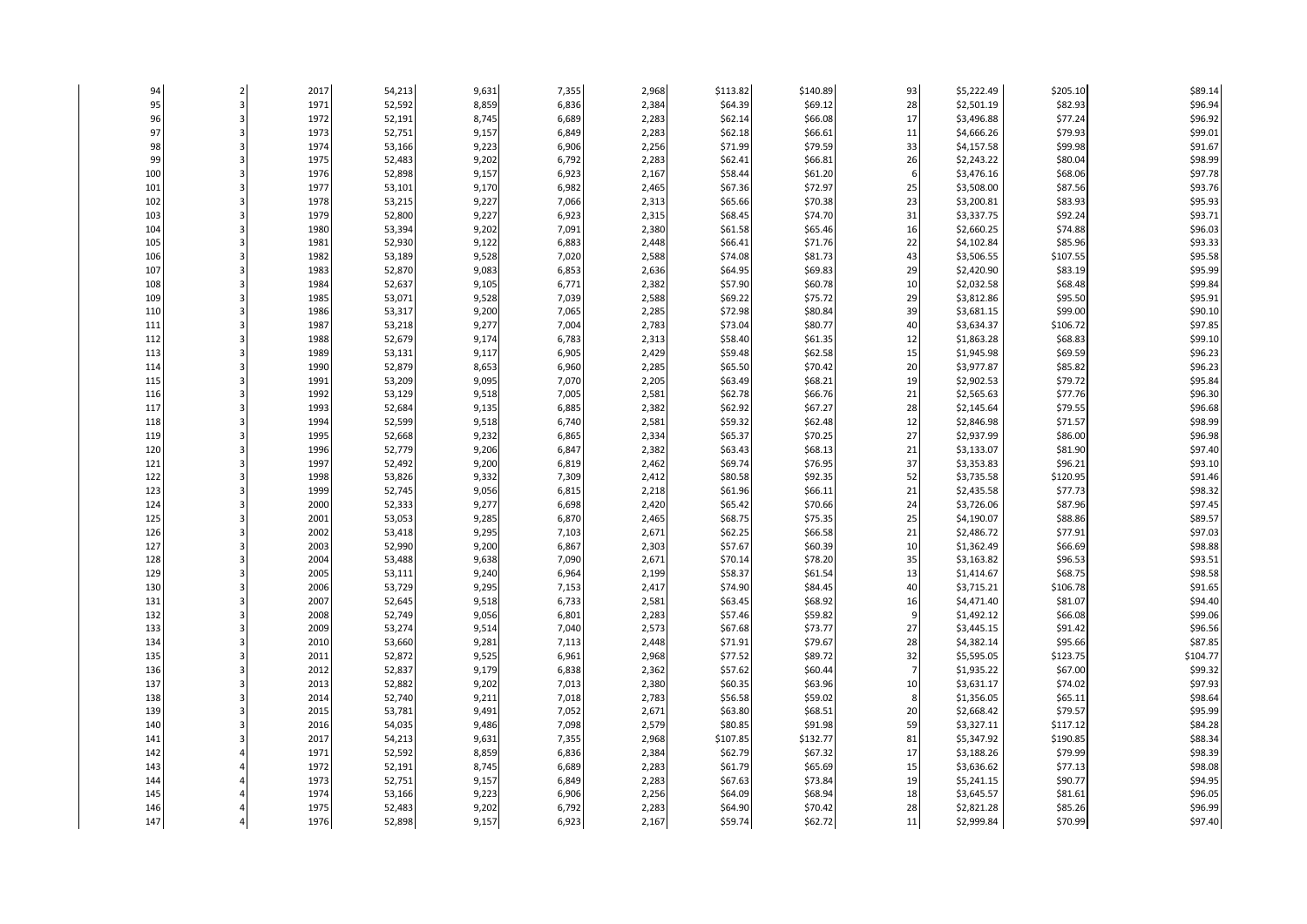| 148 | 1977 | 53,101 | 9,170 | 6,982 | 2,465 | \$65.68  | \$70.47  | 23 | \$3,078.38 | \$81.72  | \$93.11 |
|-----|------|--------|-------|-------|-------|----------|----------|----|------------|----------|---------|
| 149 | 1978 | 53,215 | 9,227 | 7,066 | 2,313 | \$68.11  | \$73.84  | 25 | \$3,817.75 | \$91.21  | \$97.16 |
| 150 | 1979 | 52,800 | 9,227 | 6,923 | 2,315 | \$69.13  | \$75.75  | 36 | \$3,012.13 | \$93.82  | \$93.62 |
| 151 | 1980 | 53,394 | 9,202 | 7,091 | 2,380 | \$67.21  | \$73.95  | 25 | \$3,679.44 | \$88.00  | \$92.10 |
| 152 | 1981 | 52,930 | 9,122 | 6,883 | 2,448 | \$63.97  | \$68.75  | 23 | \$2,950.25 | \$81.34  | \$95.75 |
| 153 | 1982 | 53,189 | 9,528 | 7,020 | 2,588 | \$69.13  | \$75.30  | 35 | \$3,043.99 | \$94.35  | \$95.80 |
| 154 | 1983 | 52,870 | 9,083 | 6,853 | 2,636 | \$65.89  | \$71.24  | 27 | \$2,851.41 | \$85.41  | \$95.49 |
| 155 | 1984 | 52,637 | 9,105 | 6,771 | 2,382 | \$60.04  | \$63.98  | 14 | \$2,828.98 | \$73.75  | \$99.04 |
| 156 | 1985 | 53,071 | 9,528 | 7,039 | 2,588 | \$65.25  | \$70.25  | 22 | \$3,350.87 | \$83.88  | \$95.36 |
| 157 | 1986 | 53,317 | 9,200 | 7,065 | 2,285 | \$74.11  | \$83.00  | 31 | \$4,902.30 | \$104.25 | \$90.42 |
| 158 | 1987 | 53,218 | 9,277 | 7,004 | 2,783 | \$66.30  | \$71.89  | 31 | \$2,652.55 | \$88.03  | \$97.64 |
| 159 | 1988 | 52,679 | 9,174 | 6,783 | 2,313 | \$61.72  | \$65.98  | 15 | \$3,491.81 | \$75.74  | \$96.57 |
| 160 | 1989 | 53,131 | 9,117 | 6,905 | 2,429 | \$58.73  | \$61.56  | 15 | \$1,460.78 | \$67.80  | \$97.23 |
| 161 | 1990 | 52,879 | 8,653 | 6,960 | 2,285 | \$60.77  | \$64.24  | 19 | \$1,938.80 | \$74.24  | \$98.25 |
| 162 | 1991 | 53,209 | 9,095 | 7,070 | 2,205 | \$64.86  | \$70.26  | 19 | \$3,546.53 | \$82.63  | \$94.40 |
| 163 | 1992 | 53,129 | 9,518 | 7,005 | 2,581 | \$67.15  | \$73.82  | 26 | \$3,523.89 | \$91.58  | \$96.83 |
| 164 | 1993 | 52,684 | 9,135 | 6,885 | 2,382 | \$61.70  | \$66.14  | 11 | \$4,104.71 | \$77.56  | \$97.93 |
| 165 | 1994 | 52,599 | 9,518 | 6,740 | 2,581 | \$59.88  | \$63.43  | 15 | \$2,587.51 | \$73.29  | \$99.05 |
| 166 | 1995 | 52,668 | 9,232 | 6,865 | 2,334 | \$61.02  | \$64.66  | 20 | \$1,972.04 | \$75.53  | \$99.28 |
| 167 | 1996 | 52,779 | 9,206 | 6,847 | 2,382 | \$65.88  | \$71.86  | 23 | \$3,766.03 | \$88.38  | \$96.27 |
| 168 | 1997 | 52,492 | 9,200 | 6,819 | 2,462 | \$70.81  | \$79.67  | 35 | \$3,744.91 | \$102.49 | \$96.12 |
| 169 | 1998 | 53,826 | 9,332 | 7,309 | 2,412 | \$87.65  | \$102.74 | 57 | \$4,523.63 | \$138.92 | \$88.58 |
| 170 | 1999 | 52,745 | 9,056 | 6,815 | 2,218 | \$61.62  | \$65.40  | 16 | \$2,928.27 | \$75.65  | \$97.53 |
| 171 | 2000 | 52,333 | 9,277 | 6,698 | 2,420 | \$68.48  | \$74.76  | 29 | \$4,029.47 | \$94.81  | \$95.43 |
| 172 | 2001 | 53,053 | 9,285 | 6,870 | 2,465 | \$66.44  | \$72.35  | 18 | \$4,630.23 | \$84.74  | \$92.20 |
| 173 | 2002 | 53,418 | 9,295 | 7,103 | 2,671 | \$62.66  | \$67.13  | 25 | \$2,207.27 | \$78.33  | \$96.19 |
| 174 | 2003 | 52,990 | 9,200 | 6,867 | 2,303 | \$57.51  | \$60.12  | 5  | \$2,013.09 | \$66.22  | \$99.07 |
| 175 | 2004 | 53,488 | 9,638 | 7,090 | 2,671 | \$79.00  | \$90.32  | 49 | \$3,873.91 | \$116.43 | \$87.80 |
| 176 | 2005 | 53,111 | 9,240 | 6,964 | 2,199 | \$60.13  | \$63.81  | 13 | \$2,489.96 | \$72.28  | \$96.90 |
| 177 | 2006 | 53,729 | 9,295 | 7,153 | 2,417 | \$70.29  | \$77.59  | 40 | \$2,731.03 | \$95.10  | \$93.92 |
| 178 | 2007 | 52,645 | 9,518 | 6,733 | 2,581 | \$65.90  | \$72.13  | 15 | \$6,167.28 | \$85.95  | \$92.63 |
| 179 | 2008 | 52,749 | 9,056 | 6,801 | 2,283 | \$59.66  | \$62.80  | 14 | \$2,419.42 | \$71.49  | \$97.91 |
| 180 | 2009 | 53,274 | 9,514 | 7,040 | 2,573 | \$64.57  | \$68.96  | 17 | \$3,645.40 | \$79.75  | \$94.35 |
| 181 | 2010 | 53,660 | 9,281 | 7,113 | 2,448 | \$74.82  | \$84.39  | 27 | \$5,497.16 | \$104.76 | \$88.28 |
| 182 | 2011 | 52,872 | 9,525 | 6,961 | 2,968 | \$72.34  | \$81.50  | 34 | \$3,934.44 | \$104.92 | \$97.75 |
| 183 | 2012 | 52,837 | 9,179 | 6,838 | 2,362 | \$63.35  | \$67.92  | 19 | \$3,423.60 | \$79.62  | \$96.09 |
| 184 | 2013 | 52,882 | 9,202 | 7,013 | 2,380 | \$62.96  | \$67.73  | 20 | \$3,016.34 | \$79.83  | \$96.07 |
| 185 | 2014 | 52,740 | 9,211 | 7,018 | 2,783 | \$57.30  | \$59.84  | g  | \$1,885.48 | \$65.95  | \$97.40 |
| 186 | 2015 | 53,781 | 9,491 | 7,052 | 2,671 | \$64.63  | \$69.52  | 25 | \$2,395.95 | \$81.04  | \$95.42 |
| 187 | 2016 | 54,035 | 9,486 | 7,098 | 2,579 | \$85.57  | \$98.08  | 65 | \$3,677.25 | \$125.54 | \$80.58 |
| 188 | 2017 | 54,213 | 9,631 | 7,355 | 2,968 | \$118.09 | \$147.70 | 92 | \$5,696.80 | \$217.27 | \$85.66 |
| 189 | 1971 | 52,592 | 8,859 | 6,836 | 2,384 | \$61.67  | \$65.49  | 16 | \$2,848.37 | \$77.01  | \$98.51 |
| 190 | 1972 | 52,191 | 8,745 | 6,689 | 2,283 | \$59.82  | \$63.15  | 16 | \$2,531.86 | \$72.98  | \$99.19 |
| 191 | 1973 | 52,751 | 9,157 | 6,849 | 2,283 | \$62.79  | \$67.39  | 20 | \$3,033.45 | \$79.86  | \$96.95 |
| 192 | 1974 | 53,166 | 9,223 | 6,906 | 2,256 | \$62.45  | \$66.61  | 17 | \$3,185.34 | \$78.19  | \$96.93 |
| 193 | 1975 | 52,483 | 9,202 | 6,792 | 2,283 | \$60.41  | \$64.13  | 18 | \$2,250.06 | \$75.11  | \$99.70 |
| 194 | 1976 | 52,898 | 9,157 | 6,923 | 2,167 | \$59.45  | \$62.90  | 12 | \$2,716.74 | \$70.65  | \$97.31 |
| 195 | 1977 | 53,101 | 9,170 | 6,982 | 2,465 | \$61.35  | \$64.85  | 22 | \$1,624.72 | \$73.72  | \$97.13 |
| 196 | 1978 | 53,215 | 9,227 | 7,066 | 2,313 | \$67.41  | \$73.09  | 19 | \$4,732.09 | \$90.24  | \$98.81 |
| 197 | 1979 | 52,800 | 9,227 | 6,923 | 2,315 | \$69.51  | \$76.15  | 37 | \$3,090.99 | \$95.98  | \$94.41 |
| 198 | 1980 | 53,394 | 9,202 | 7,091 | 2,380 | \$59.40  | \$62.73  | 16 | \$1,448.13 | \$70.68  | \$98.28 |
| 199 | 1981 | 52,930 | 9,122 | 6,883 | 2,448 | \$61.40  | \$65.48  | 17 | \$2,706.63 | \$74.38  | \$95.45 |
| 200 | 1982 | 53,189 | 9,528 | 7,020 | 2,588 | \$65.81  | \$70.87  | 30 | \$2,643.83 | \$87.14  | \$97.80 |
| 201 | 1983 | 52,870 | 9,083 | 6,853 | 2,636 | \$62.57  | \$66.86  | 26 | \$1,855.33 | \$78.07  | \$97.85 |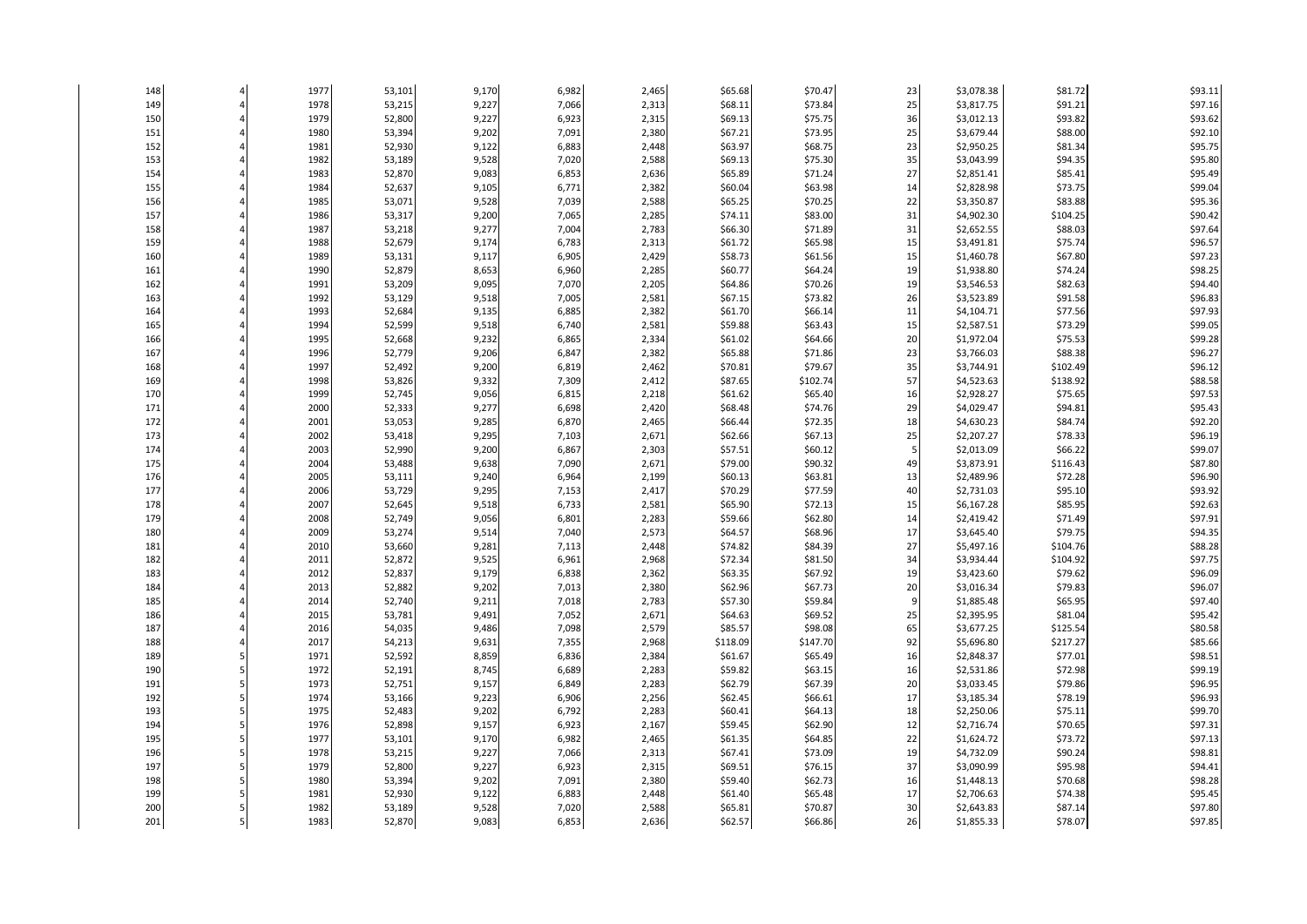| 202 |   | 1984 | 52,637 | 9,105 | 6,771 | 2,382 | \$59.72  | \$63.33  | 13             | \$2,870.47 | \$73.42  | \$99.42 |
|-----|---|------|--------|-------|-------|-------|----------|----------|----------------|------------|----------|---------|
| 203 | 5 | 1985 | 53,071 | 9,528 | 7,039 | 2,588 | \$68.03  | \$73.75  | 25             | \$3,998.52 | \$89.64  | \$94.40 |
| 204 |   | 1986 | 53,317 | 9,200 | 7,065 | 2,285 | \$73.10  | \$80.99  | 33             | \$4,396.57 | \$99.68  | \$90.18 |
| 205 |   | 1987 | 53,218 | 9,277 | 7,004 | 2,783 | \$70.97  | \$77.86  | 33             | \$3,819.52 | \$100.01 | \$97.63 |
| 206 |   | 1988 | 52,679 | 9,174 | 6,783 | 2,313 | \$59.02  | \$62.18  | 13             | \$2,277.45 | \$70.36  | \$98.76 |
| 207 |   | 1989 | 53,131 | 9,117 | 6,905 | 2,429 | \$58.27  | \$61.03  | g              | \$2,214.97 | \$67.64  | \$97.84 |
| 208 |   | 1990 | 52,879 | 8,653 | 6,960 | 2,285 | \$62.82  | \$66.93  | 24             | \$2,407.82 | \$79.07  | \$97.15 |
| 209 |   | 1991 | 53,209 | 9,095 | 7,070 | 2,205 | \$67.51  | \$73.56  | 27             | \$3,422.39 | \$88.55  | \$93.25 |
| 210 |   | 1992 | 53,129 | 9,518 | 7,005 | 2,581 | \$63.05  | \$67.06  | 24             | \$2,399.06 | \$78.54  | \$96.18 |
| 211 |   | 1993 | 52,684 | 9,135 | 6,885 | 2,382 | \$62.92  | \$67.28  | 16             | \$3,634.81 | \$79.36  | \$96.38 |
| 212 |   | 1994 | 52,599 | 9,518 | 6,740 | 2,581 | \$60.56  | \$64.45  | 12             | \$3,999.82 | \$76.14  | \$99.21 |
| 213 |   | 1995 | 52,668 | 9,232 | 6,865 | 2,334 | \$61.09  | \$64.84  | 25             | \$1,691.72 | \$75.89  | \$99.14 |
| 214 |   | 1996 | 52,779 | 9,206 | 6,847 | 2,382 | \$60.52  | \$64.18  | 15             | \$2,555.80 | \$74.38  | \$98.54 |
| 215 |   | 1997 | 52,492 | 9,200 | 6,819 | 2,462 | \$68.06  | \$74.80  | 31             | \$3,508.01 | \$94.70  | \$97.05 |
| 216 |   | 1998 | 53,826 | 9,332 | 7,309 | 2,412 | \$76.38  | \$86.38  | 46             | \$3,454.17 | \$110.84 | \$92.79 |
| 217 |   | 1999 | 52,745 | 9,056 | 6,815 | 2,218 | \$61.97  | \$65.91  | 17             | \$3,056.59 | \$76.61  | \$97.29 |
| 218 |   | 2000 | 52,333 | 9,277 | 6,698 | 2,420 | \$65.62  | \$70.92  | 20             | \$4,558.07 | \$89.40  | \$98.64 |
| 219 |   | 2001 | 53,053 | 9,285 | 6,870 | 2,465 | \$64.07  | \$68.80  | 19             | \$3,325.14 | \$79.61  | \$93.97 |
| 220 |   | 2002 | 53,418 | 9,295 | 7,103 | 2,671 | \$60.39  | \$63.74  | 15             | \$2,457.74 | \$72.52  | \$96.72 |
| 221 |   | 2003 | 52,990 | 9,200 | 6,867 | 2,303 | \$56.61  | \$58.85  | 5              | \$1,139.58 | \$63.93  | \$99.03 |
| 222 |   | 2004 | 53,488 | 9,638 | 7,090 | 2,671 | \$73.45  | \$82.21  | 40             | \$3,568.82 | \$102.98 | \$90.67 |
| 223 |   | 2005 | 53,111 | 9,240 | 6,964 | 2,199 | \$58.66  | \$61.57  | 11             | \$1,811.23 | \$68.70  | \$97.91 |
| 224 |   | 2006 | 53,729 | 9,295 | 7,153 | 2,417 | \$73.42  | \$81.81  | 39             | \$3,482.00 | \$100.76 | \$90.88 |
| 225 |   | 2007 | 52,645 | 9,518 | 6,733 | 2,581 | \$58.30  | \$61.57  | 11             | \$2,495.79 | \$69.31  | \$98.59 |
| 226 |   | 2008 | 52,749 | 9,056 | 6,801 | 2,283 | \$58.72  | \$61.55  | 6              | \$4,297.06 | \$69.91  | \$98.85 |
| 227 |   | 2009 | 53,274 | 9,514 | 7,040 | 2,573 | \$64.81  | \$69.70  | 22             | \$3,123.44 | \$83.69  | \$96.86 |
| 228 |   | 2010 | 53,660 | 9,281 | 7,113 | 2,448 | \$68.56  | \$75.13  | 31             | \$3,049.33 | \$88.64  | \$90.38 |
| 229 |   | 2011 | 52,872 | 9,525 | 6,961 | 2,968 | \$70.91  | \$79.44  | 28             | \$4,413.94 | \$100.98 | \$98.17 |
| 230 |   | 2012 | 52,837 | 9,179 | 6,838 | 2,362 | \$57.32  | \$59.93  | 15             | \$896.14   | \$66.01  | \$99.38 |
| 231 |   | 2013 | 52,882 | 9,202 | 7,013 | 2,380 | \$57.72  | \$60.35  | 11             | \$1,227.22 | \$66.95  | \$98.44 |
| 232 |   | 2014 | 52,740 | 9,211 | 7,018 | 2,783 | \$55.80  | \$58.03  | $\overline{2}$ | \$2,418.23 | \$63.43  | \$98.81 |
| 233 |   | 2015 | 53,781 | 9,491 | 7,052 | 2,671 | \$63.82  | \$68.07  | 17             | \$3,140.17 | \$78.50  | \$95.58 |
| 234 |   | 2016 | 54,035 | 9,486 | 7,098 | 2,579 | \$83.08  | \$94.45  | 61             | \$3,549.85 | \$119.95 | \$80.99 |
| 235 |   | 2017 | 54,213 | 9,631 | 7,355 | 2,968 | \$111.71 | \$138.08 | 93             | \$5,039.35 | \$203.47 | \$95.93 |
| 236 |   | 1971 | 52,592 | 8,859 | 6,836 | 2,384 | \$62.70  | \$67.04  | 23             | \$2,403.06 | \$79.86  | \$98.38 |
| 237 |   | 1972 | 52,191 | 8,745 | 6,689 | 2,283 | \$65.28  | \$70.32  | 26             | \$3,420.19 | \$86.02  | \$96.32 |
| 238 |   | 1973 | 52,751 | 9,157 | 6,849 | 2,283 | \$62.71  | \$67.14  | 21             | \$2,801.07 | \$80.66  | \$98.53 |
| 239 |   | 1974 | 53,166 | 9,223 | 6,906 | 2,256 | \$65.79  | \$71.07  | 28             | \$2,984.12 | \$85.92  | \$95.67 |
| 240 |   | 1975 | 52,483 | 9,202 | 6,792 | 2,283 | \$61.36  | \$65.62  | 17             | \$2,786.26 | \$77.13  | \$98.72 |
| 241 |   | 1976 | 52,898 | 9,157 | 6,923 | 2,167 | \$58.92  | \$61.84  | 13             | \$2,064.14 | \$69.50  | \$97.84 |
| 242 |   | 1977 | 53,101 | 9,170 | 6,982 | 2,465 | \$65.21  | \$70.15  | 23             | \$3,054.25 | \$82.82  | \$94.71 |
| 243 |   | 1978 | 53,215 | 9,227 | 7,066 | 2,313 | \$67.03  | \$72.38  | 21             | \$4,129.37 | \$88.97  | \$98.30 |
| 244 |   | 1979 | 52,800 | 9,227 | 6,923 | 2,315 | \$70.54  | \$77.99  | 41             | \$2,988.35 | \$98.81  | \$94.23 |
| 245 |   | 1980 | 53,394 | 9,202 | 7,091 | 2,380 | \$68.40  | \$75.23  | 27             | \$3,823.17 | \$91.92  | \$93.91 |
| 246 |   | 1981 | 52,930 | 9,122 | 6,883 | 2,448 | \$65.63  | \$70.89  | 27             | \$3,089.66 | \$83.95  | \$93.22 |
| 247 |   | 1982 | 53,189 | 9,528 | 7,020 | 2,588 | \$68.14  | \$73.92  | 34             | \$2,907.85 | \$92.67  | \$96.84 |
| 248 |   | 1983 | 52,870 | 9,083 | 6,853 | 2,636 | \$64.11  | \$69.12  | 23             | \$2,679.19 | \$81.89  | \$96.43 |
| 249 |   | 1984 | 52,637 | 9,105 | 6,771 | 2,382 | \$59.50  | \$63.02  | 13             | \$2,652.64 | \$72.63  | \$99.51 |
| 250 |   | 1985 | 53,071 | 9,528 | 7,039 | 2,588 | \$65.17  | \$70.63  | 22             | \$3,310.01 | \$85.53  | \$96.91 |
| 251 |   | 1986 | 53,317 | 9,200 | 7,065 | 2,285 | \$70.51  | \$77.47  | 37             | \$3,293.33 | \$94.15  | \$91.08 |
| 252 |   | 1987 | 53,218 | 9,277 | 7,004 | 2,783 | \$71.17  | \$78.82  | 40             | \$3,266.44 | \$102.25 | \$97.16 |
| 253 |   | 1988 | 52,679 | 9,174 | 6,783 | 2,313 | \$58.42  | \$61.31  | 10             | \$2,416.25 | \$69.13  | \$98.99 |
| 254 |   | 1989 | 53,131 | 9,117 | 6,905 | 2,429 | \$57.61  | \$60.20  | 13             | \$999.33   | \$66.18  | \$98.46 |
| 255 |   | 1990 | 52,879 | 8,653 | 6,960 | 2,285 | \$70.31  | \$76.89  | 37             | \$3,384.01 | \$98.72  | \$95.44 |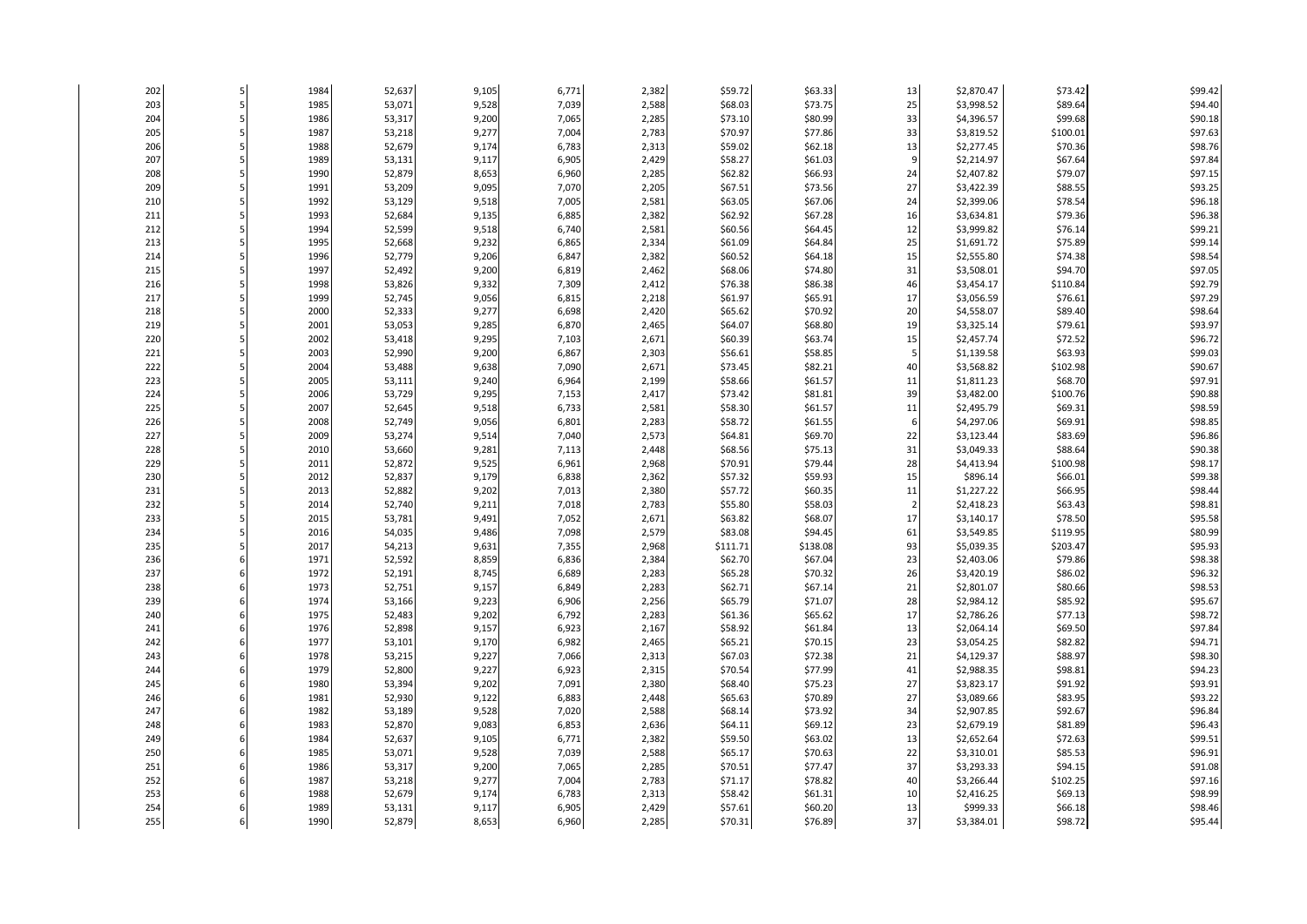| \$68.38<br>\$95.59<br>257<br>1992<br>53,129<br>9,518<br>7,005<br>2,581<br>\$64.15<br>19<br>\$3,445.49<br>\$80.91<br>\$96.47<br>258<br>1993<br>52,684<br>9,135<br>2,382<br>\$62.84<br>\$67.16<br>22<br>\$2,649.30<br>\$79.04<br>6,885<br>259<br>\$98.50<br>1994<br>52,599<br>9,518<br>6,740<br>2,581<br>\$62.03<br>\$66.36<br>16<br>\$3,728.85<br>\$79.39<br>\$98.55<br>260<br>1995<br>52,668<br>9,232<br>6,865<br>2,334<br>\$69.29<br>28<br>\$2,511.42<br>\$84.71<br>\$64.36<br>261<br>26<br>\$94.72<br>1996<br>52,779<br>9,206<br>6,847<br>2,382<br>\$68.61<br>\$75.28<br>\$4,324.71<br>\$95.20<br>\$94.61<br>262<br>1997<br>52,492<br>2,462<br>\$74.14<br>27<br>\$3,820.94<br>9,200<br>6,819<br>\$67.74<br>\$91.69<br>263<br>1998<br>2,412<br>\$96.43<br>56<br>\$3,919.53<br>\$127.88<br>\$89.86<br>53,826<br>9,332<br>7,309<br>\$83.39<br>\$99.00<br>264<br>1999<br>52,745<br>9,056<br>2,218<br>\$59.56<br>\$62.77<br>18<br>\$1,715.97<br>\$71.66<br>6,815<br>265<br>52,333<br>9,277<br>2,420<br>\$68.62<br>22<br>\$83.85<br>\$98.10<br>2000<br>6,698<br>\$63.73<br>\$3,461.48<br>266<br>2,465<br>25<br>\$94.69<br>2001<br>53,053<br>9,285<br>\$69.50<br>\$2,688.77<br>\$81.04<br>6,870<br>\$64.56<br>\$96.90<br>267<br>2002<br>9,295<br>2,671<br>\$66.63<br>18<br>\$2,963.62<br>\$77.94<br>53,418<br>7,103<br>\$62.18<br>\$98.32<br>268<br>2003<br>52,990<br>\$60.41<br>9,200<br>6,867<br>2,303<br>\$57.73<br>\$2,060.44<br>\$66.32<br>269<br>\$92.90<br>2004<br>53,488<br>9,638<br>7,090<br>2,671<br>\$72.45<br>\$81.86<br>35<br>\$3,744.52<br>\$103.18<br>\$97.68<br>270<br>\$63.56<br>2005<br>53,111<br>9,240<br>6,964<br>2,199<br>\$60.05<br>10<br>\$3,242.69<br>\$72.44<br>271<br>2,417<br>\$79.58<br>29<br>\$91.64<br>2006<br>53,729<br>9,295<br>7,153<br>\$71.51<br>\$4,086.54<br>\$97.40<br>\$97.09<br>272<br>52,645<br>9,518<br>2,581<br>\$66.70<br>\$4,640.74<br>2007<br>6,733<br>\$62.13<br>13<br>\$79.01<br>273<br>2008<br>52,749<br>9,056<br>2,283<br>\$63.57<br>\$73.82<br>\$98.48<br>6,801<br>\$60.20<br>16<br>\$2,494.10<br>274<br>2009<br>53,274<br>2,573<br>\$73.69<br>30<br>\$96.46<br>9,514<br>7,040<br>\$67.46<br>\$3,080.83<br>\$90.63<br>\$87.65<br>275<br>\$79.46<br>38<br>\$95.07<br>2010<br>53,660<br>9,281<br>7,113<br>2,448<br>\$71.78<br>\$3,244.11<br>276<br>\$100.95<br>2011<br>52,872<br>9,525<br>6,961<br>2,968<br>\$76.16<br>\$87.04<br>30<br>\$5,625.63<br>\$117.21<br>277<br>2012<br>52,837<br>9,179<br>2,362<br>\$60.80<br>11<br>\$1,556.12<br>\$67.66<br>\$99.14<br>6,838<br>\$57.91<br>\$97.04<br>278<br>2013<br>52,882<br>9,202<br>7,013<br>2,380<br>\$62.40<br>\$66.91<br>21<br>\$2,665.53<br>\$78.97<br>279<br>\$98.48<br>2014<br>52,740<br>9,211<br>2,783<br>\$58.25<br>\$63.73<br>7,018<br>\$56.04<br>4<br>\$1,636.97<br>\$97.07<br>280<br>\$77.27<br>\$3,822.31<br>\$96.70<br>2015<br>53,781<br>9,491<br>7,052<br>2,671<br>\$70.15<br>29<br>2,579<br>54<br>\$82.47<br>281<br>2016<br>54,035<br>9,486<br>7,098<br>\$100.29<br>\$4,561.73<br>\$132.51<br>\$86.61<br>282<br>2017<br>54,213<br>9,631<br>2,968<br>\$133.32<br>90<br>\$4,882.42<br>\$189.50<br>\$83.21<br>7,355<br>\$108.34<br>\$95.93<br>283<br>1971<br>52,592<br>8,859<br>6,836<br>2,384<br>\$65.97<br>\$71.29<br>21<br>\$3,898.85<br>\$86.72<br>\$99.50<br>284<br>1972<br>52,191<br>8,745<br>2,283<br>\$60.14<br>\$63.55<br>17<br>\$2,354.35<br>\$73.77<br>6,689<br>285<br>52,751<br>9,157<br>\$65.77<br>\$2,550.11<br>\$97.57<br>1973<br>6,849<br>2,283<br>\$61.60<br>19<br>\$76.84<br>286<br>2,256<br>27<br>\$96.56<br>1974<br>53,166<br>9,223<br>6,906<br>\$64.17<br>\$68.85<br>\$2,445.34<br>\$81.52<br>287<br>2,283<br>\$66.58<br>20<br>\$97.95<br>1975<br>52,483<br>9,202<br>6,792<br>\$62.24<br>\$2,730.09<br>\$78.67<br>\$98.38<br>288<br>1976<br>52,898<br>9,157<br>6,923<br>2,167<br>\$57.40<br>\$59.79<br>\$2,837.85<br>\$65.56<br>$\overline{4}$<br>\$93.86<br>289<br>1977<br>9,170<br>\$72.98<br>31<br>53,101<br>6,982<br>2,465<br>\$67.50<br>\$2,891.56<br>\$87.98<br>290<br>9,227<br>2,313<br>\$67.33<br>19<br>\$97.89<br>1978<br>53,215<br>7,066<br>\$63.28<br>\$2,686.33<br>\$79.64<br>\$91.23<br>291<br>52,800<br>2,315<br>\$79.65<br>47<br>1979<br>9,227<br>6,923<br>\$72.03<br>\$2,871.18<br>\$99.86<br>\$97.36<br>292<br>1980<br>9,202<br>2,380<br>\$63.52<br>20<br>\$71.59<br>53,394<br>7,091<br>\$60.11<br>\$1,344.05<br>\$68.58<br>\$95.28<br>293<br>1981<br>52,930<br>9,122<br>6,883<br>2,448<br>\$64.00<br>18<br>\$3,686.95<br>\$80.77<br>294<br>1982<br>53,189<br>9,528<br>2,588<br>\$67.09<br>\$72.45<br>28<br>\$3,072.79<br>\$89.71<br>\$97.28<br>7,020<br>295<br>\$67.88<br>25<br>1983<br>52,870<br>9,083<br>6,853<br>2,636<br>\$63.28<br>\$2,134.45<br>\$78.99<br>\$96.43<br>\$97.37<br>296<br>52,637<br>2,382<br>\$65.87<br>17<br>\$77.28<br>1984<br>9,105<br>6,771<br>\$61.66<br>\$3,152.76<br>297<br>2,588<br>\$74.21<br>\$96.03<br>1985<br>53,071<br>9,528<br>7,039<br>\$67.90<br>29<br>\$3,345.46<br>\$91.98<br>\$88.34<br>43<br>\$85.82<br>298<br>1986<br>53,317<br>9,200<br>2,285<br>\$78.60<br>\$4,449.46<br>\$109.77<br>7,065<br>299<br>9,277<br>2,783<br>\$80.96<br>39<br>\$96.35<br>1987<br>53,218<br>7,004<br>\$72.77<br>\$3,647.14<br>\$104.95<br>\$95.78<br>300<br>1988<br>52,679<br>9,174<br>2,313<br>\$65.05<br>15<br>\$74.39<br>6,783<br>\$61.36<br>\$3,160.26<br>\$96.52<br>301<br>9,117<br>2,429<br>\$64.54<br>11<br>\$3,618.27<br>\$73.59<br>1989<br>53,131<br>6,905<br>\$60.98<br>302<br>\$75.71<br>36<br>\$95.40<br>1990<br>52,879<br>8,653<br>2,285<br>\$69.46<br>\$3,212.63<br>\$95.82<br>6,960<br>303<br>1991<br>53,209<br>9,095<br>2,205<br>\$74.93<br>27<br>\$3,609.78<br>\$90.78<br>\$93.59<br>7,070<br>\$68.40<br>2,581<br>\$66.64<br>21<br>\$95.87<br>304<br>1992<br>53,129<br>9,518<br>\$2,453.57<br>\$77.14<br>7,005<br>\$62.75<br>305<br>\$97.58<br>1993<br>52,684<br>9,135<br>6,885<br>2,382<br>\$61.55<br>\$65.66<br>20<br>\$2,267.04<br>\$76.41<br>306<br>2,581<br>\$65.32<br>\$99.35<br>1994<br>52,599<br>9,518<br>6,740<br>\$61.16<br>16<br>\$3,122.29<br>\$77.49<br>307<br>\$99.10<br>1995<br>52,668<br>9,232<br>6,865<br>2,334<br>\$62.55<br>\$66.63<br>22<br>\$2,356.27<br>\$79.59<br>308<br>52,779<br>2,382<br>\$71.52<br>31<br>\$88.56<br>\$96.91<br>1996<br>9,206<br>6,847<br>\$65.93<br>\$2,804.55 | 256 | 1991 | 53,209 | 9,095 | 7,070 | 2,205 | \$66.19 | \$71.74 | 29 | \$2,765.64 | \$85.88 | \$94.70 |
|----------------------------------------------------------------------------------------------------------------------------------------------------------------------------------------------------------------------------------------------------------------------------------------------------------------------------------------------------------------------------------------------------------------------------------------------------------------------------------------------------------------------------------------------------------------------------------------------------------------------------------------------------------------------------------------------------------------------------------------------------------------------------------------------------------------------------------------------------------------------------------------------------------------------------------------------------------------------------------------------------------------------------------------------------------------------------------------------------------------------------------------------------------------------------------------------------------------------------------------------------------------------------------------------------------------------------------------------------------------------------------------------------------------------------------------------------------------------------------------------------------------------------------------------------------------------------------------------------------------------------------------------------------------------------------------------------------------------------------------------------------------------------------------------------------------------------------------------------------------------------------------------------------------------------------------------------------------------------------------------------------------------------------------------------------------------------------------------------------------------------------------------------------------------------------------------------------------------------------------------------------------------------------------------------------------------------------------------------------------------------------------------------------------------------------------------------------------------------------------------------------------------------------------------------------------------------------------------------------------------------------------------------------------------------------------------------------------------------------------------------------------------------------------------------------------------------------------------------------------------------------------------------------------------------------------------------------------------------------------------------------------------------------------------------------------------------------------------------------------------------------------------------------------------------------------------------------------------------------------------------------------------------------------------------------------------------------------------------------------------------------------------------------------------------------------------------------------------------------------------------------------------------------------------------------------------------------------------------------------------------------------------------------------------------------------------------------------------------------------------------------------------------------------------------------------------------------------------------------------------------------------------------------------------------------------------------------------------------------------------------------------------------------------------------------------------------------------------------------------------------------------------------------------------------------------------------------------------------------------------------------------------------------------------------------------------------------------------------------------------------------------------------------------------------------------------------------------------------------------------------------------------------------------------------------------------------------------------------------------------------------------------------------------------------------------------------------------------------------------------------------------------------------------------------------------------------------------------------------------------------------------------------------------------------------------------------------------------------------------------------------------------------------------------------------------------------------------------------------------------------------------------------------------------------------------------------------------------------------------------------------------------------------------------------------------------------------------------------------------------------------------------------------------------------------------------------------------------------------------------------------------------------------------------------------------------------------------------------------------------------------------------------------------------------------------------------------------------------------------------------------------------------------------------------------------------------------------------------------------------------------------------------------------------------------------------------------------------------------------------------------------------------------------------------------------------------------------------------------------------------------------------------------------------------------------------------------------------------------------------------------------------------------------------|-----|------|--------|-------|-------|-------|---------|---------|----|------------|---------|---------|
|                                                                                                                                                                                                                                                                                                                                                                                                                                                                                                                                                                                                                                                                                                                                                                                                                                                                                                                                                                                                                                                                                                                                                                                                                                                                                                                                                                                                                                                                                                                                                                                                                                                                                                                                                                                                                                                                                                                                                                                                                                                                                                                                                                                                                                                                                                                                                                                                                                                                                                                                                                                                                                                                                                                                                                                                                                                                                                                                                                                                                                                                                                                                                                                                                                                                                                                                                                                                                                                                                                                                                                                                                                                                                                                                                                                                                                                                                                                                                                                                                                                                                                                                                                                                                                                                                                                                                                                                                                                                                                                                                                                                                                                                                                                                                                                                                                                                                                                                                                                                                                                                                                                                                                                                                                                                                                                                                                                                                                                                                                                                                                                                                                                                                                                                                                                                                                                                                                                                                                                                                                                                                                                                                                                                                                                                                              |     |      |        |       |       |       |         |         |    |            |         |         |
|                                                                                                                                                                                                                                                                                                                                                                                                                                                                                                                                                                                                                                                                                                                                                                                                                                                                                                                                                                                                                                                                                                                                                                                                                                                                                                                                                                                                                                                                                                                                                                                                                                                                                                                                                                                                                                                                                                                                                                                                                                                                                                                                                                                                                                                                                                                                                                                                                                                                                                                                                                                                                                                                                                                                                                                                                                                                                                                                                                                                                                                                                                                                                                                                                                                                                                                                                                                                                                                                                                                                                                                                                                                                                                                                                                                                                                                                                                                                                                                                                                                                                                                                                                                                                                                                                                                                                                                                                                                                                                                                                                                                                                                                                                                                                                                                                                                                                                                                                                                                                                                                                                                                                                                                                                                                                                                                                                                                                                                                                                                                                                                                                                                                                                                                                                                                                                                                                                                                                                                                                                                                                                                                                                                                                                                                                              |     |      |        |       |       |       |         |         |    |            |         |         |
|                                                                                                                                                                                                                                                                                                                                                                                                                                                                                                                                                                                                                                                                                                                                                                                                                                                                                                                                                                                                                                                                                                                                                                                                                                                                                                                                                                                                                                                                                                                                                                                                                                                                                                                                                                                                                                                                                                                                                                                                                                                                                                                                                                                                                                                                                                                                                                                                                                                                                                                                                                                                                                                                                                                                                                                                                                                                                                                                                                                                                                                                                                                                                                                                                                                                                                                                                                                                                                                                                                                                                                                                                                                                                                                                                                                                                                                                                                                                                                                                                                                                                                                                                                                                                                                                                                                                                                                                                                                                                                                                                                                                                                                                                                                                                                                                                                                                                                                                                                                                                                                                                                                                                                                                                                                                                                                                                                                                                                                                                                                                                                                                                                                                                                                                                                                                                                                                                                                                                                                                                                                                                                                                                                                                                                                                                              |     |      |        |       |       |       |         |         |    |            |         |         |
|                                                                                                                                                                                                                                                                                                                                                                                                                                                                                                                                                                                                                                                                                                                                                                                                                                                                                                                                                                                                                                                                                                                                                                                                                                                                                                                                                                                                                                                                                                                                                                                                                                                                                                                                                                                                                                                                                                                                                                                                                                                                                                                                                                                                                                                                                                                                                                                                                                                                                                                                                                                                                                                                                                                                                                                                                                                                                                                                                                                                                                                                                                                                                                                                                                                                                                                                                                                                                                                                                                                                                                                                                                                                                                                                                                                                                                                                                                                                                                                                                                                                                                                                                                                                                                                                                                                                                                                                                                                                                                                                                                                                                                                                                                                                                                                                                                                                                                                                                                                                                                                                                                                                                                                                                                                                                                                                                                                                                                                                                                                                                                                                                                                                                                                                                                                                                                                                                                                                                                                                                                                                                                                                                                                                                                                                                              |     |      |        |       |       |       |         |         |    |            |         |         |
|                                                                                                                                                                                                                                                                                                                                                                                                                                                                                                                                                                                                                                                                                                                                                                                                                                                                                                                                                                                                                                                                                                                                                                                                                                                                                                                                                                                                                                                                                                                                                                                                                                                                                                                                                                                                                                                                                                                                                                                                                                                                                                                                                                                                                                                                                                                                                                                                                                                                                                                                                                                                                                                                                                                                                                                                                                                                                                                                                                                                                                                                                                                                                                                                                                                                                                                                                                                                                                                                                                                                                                                                                                                                                                                                                                                                                                                                                                                                                                                                                                                                                                                                                                                                                                                                                                                                                                                                                                                                                                                                                                                                                                                                                                                                                                                                                                                                                                                                                                                                                                                                                                                                                                                                                                                                                                                                                                                                                                                                                                                                                                                                                                                                                                                                                                                                                                                                                                                                                                                                                                                                                                                                                                                                                                                                                              |     |      |        |       |       |       |         |         |    |            |         |         |
|                                                                                                                                                                                                                                                                                                                                                                                                                                                                                                                                                                                                                                                                                                                                                                                                                                                                                                                                                                                                                                                                                                                                                                                                                                                                                                                                                                                                                                                                                                                                                                                                                                                                                                                                                                                                                                                                                                                                                                                                                                                                                                                                                                                                                                                                                                                                                                                                                                                                                                                                                                                                                                                                                                                                                                                                                                                                                                                                                                                                                                                                                                                                                                                                                                                                                                                                                                                                                                                                                                                                                                                                                                                                                                                                                                                                                                                                                                                                                                                                                                                                                                                                                                                                                                                                                                                                                                                                                                                                                                                                                                                                                                                                                                                                                                                                                                                                                                                                                                                                                                                                                                                                                                                                                                                                                                                                                                                                                                                                                                                                                                                                                                                                                                                                                                                                                                                                                                                                                                                                                                                                                                                                                                                                                                                                                              |     |      |        |       |       |       |         |         |    |            |         |         |
|                                                                                                                                                                                                                                                                                                                                                                                                                                                                                                                                                                                                                                                                                                                                                                                                                                                                                                                                                                                                                                                                                                                                                                                                                                                                                                                                                                                                                                                                                                                                                                                                                                                                                                                                                                                                                                                                                                                                                                                                                                                                                                                                                                                                                                                                                                                                                                                                                                                                                                                                                                                                                                                                                                                                                                                                                                                                                                                                                                                                                                                                                                                                                                                                                                                                                                                                                                                                                                                                                                                                                                                                                                                                                                                                                                                                                                                                                                                                                                                                                                                                                                                                                                                                                                                                                                                                                                                                                                                                                                                                                                                                                                                                                                                                                                                                                                                                                                                                                                                                                                                                                                                                                                                                                                                                                                                                                                                                                                                                                                                                                                                                                                                                                                                                                                                                                                                                                                                                                                                                                                                                                                                                                                                                                                                                                              |     |      |        |       |       |       |         |         |    |            |         |         |
|                                                                                                                                                                                                                                                                                                                                                                                                                                                                                                                                                                                                                                                                                                                                                                                                                                                                                                                                                                                                                                                                                                                                                                                                                                                                                                                                                                                                                                                                                                                                                                                                                                                                                                                                                                                                                                                                                                                                                                                                                                                                                                                                                                                                                                                                                                                                                                                                                                                                                                                                                                                                                                                                                                                                                                                                                                                                                                                                                                                                                                                                                                                                                                                                                                                                                                                                                                                                                                                                                                                                                                                                                                                                                                                                                                                                                                                                                                                                                                                                                                                                                                                                                                                                                                                                                                                                                                                                                                                                                                                                                                                                                                                                                                                                                                                                                                                                                                                                                                                                                                                                                                                                                                                                                                                                                                                                                                                                                                                                                                                                                                                                                                                                                                                                                                                                                                                                                                                                                                                                                                                                                                                                                                                                                                                                                              |     |      |        |       |       |       |         |         |    |            |         |         |
|                                                                                                                                                                                                                                                                                                                                                                                                                                                                                                                                                                                                                                                                                                                                                                                                                                                                                                                                                                                                                                                                                                                                                                                                                                                                                                                                                                                                                                                                                                                                                                                                                                                                                                                                                                                                                                                                                                                                                                                                                                                                                                                                                                                                                                                                                                                                                                                                                                                                                                                                                                                                                                                                                                                                                                                                                                                                                                                                                                                                                                                                                                                                                                                                                                                                                                                                                                                                                                                                                                                                                                                                                                                                                                                                                                                                                                                                                                                                                                                                                                                                                                                                                                                                                                                                                                                                                                                                                                                                                                                                                                                                                                                                                                                                                                                                                                                                                                                                                                                                                                                                                                                                                                                                                                                                                                                                                                                                                                                                                                                                                                                                                                                                                                                                                                                                                                                                                                                                                                                                                                                                                                                                                                                                                                                                                              |     |      |        |       |       |       |         |         |    |            |         |         |
|                                                                                                                                                                                                                                                                                                                                                                                                                                                                                                                                                                                                                                                                                                                                                                                                                                                                                                                                                                                                                                                                                                                                                                                                                                                                                                                                                                                                                                                                                                                                                                                                                                                                                                                                                                                                                                                                                                                                                                                                                                                                                                                                                                                                                                                                                                                                                                                                                                                                                                                                                                                                                                                                                                                                                                                                                                                                                                                                                                                                                                                                                                                                                                                                                                                                                                                                                                                                                                                                                                                                                                                                                                                                                                                                                                                                                                                                                                                                                                                                                                                                                                                                                                                                                                                                                                                                                                                                                                                                                                                                                                                                                                                                                                                                                                                                                                                                                                                                                                                                                                                                                                                                                                                                                                                                                                                                                                                                                                                                                                                                                                                                                                                                                                                                                                                                                                                                                                                                                                                                                                                                                                                                                                                                                                                                                              |     |      |        |       |       |       |         |         |    |            |         |         |
|                                                                                                                                                                                                                                                                                                                                                                                                                                                                                                                                                                                                                                                                                                                                                                                                                                                                                                                                                                                                                                                                                                                                                                                                                                                                                                                                                                                                                                                                                                                                                                                                                                                                                                                                                                                                                                                                                                                                                                                                                                                                                                                                                                                                                                                                                                                                                                                                                                                                                                                                                                                                                                                                                                                                                                                                                                                                                                                                                                                                                                                                                                                                                                                                                                                                                                                                                                                                                                                                                                                                                                                                                                                                                                                                                                                                                                                                                                                                                                                                                                                                                                                                                                                                                                                                                                                                                                                                                                                                                                                                                                                                                                                                                                                                                                                                                                                                                                                                                                                                                                                                                                                                                                                                                                                                                                                                                                                                                                                                                                                                                                                                                                                                                                                                                                                                                                                                                                                                                                                                                                                                                                                                                                                                                                                                                              |     |      |        |       |       |       |         |         |    |            |         |         |
|                                                                                                                                                                                                                                                                                                                                                                                                                                                                                                                                                                                                                                                                                                                                                                                                                                                                                                                                                                                                                                                                                                                                                                                                                                                                                                                                                                                                                                                                                                                                                                                                                                                                                                                                                                                                                                                                                                                                                                                                                                                                                                                                                                                                                                                                                                                                                                                                                                                                                                                                                                                                                                                                                                                                                                                                                                                                                                                                                                                                                                                                                                                                                                                                                                                                                                                                                                                                                                                                                                                                                                                                                                                                                                                                                                                                                                                                                                                                                                                                                                                                                                                                                                                                                                                                                                                                                                                                                                                                                                                                                                                                                                                                                                                                                                                                                                                                                                                                                                                                                                                                                                                                                                                                                                                                                                                                                                                                                                                                                                                                                                                                                                                                                                                                                                                                                                                                                                                                                                                                                                                                                                                                                                                                                                                                                              |     |      |        |       |       |       |         |         |    |            |         |         |
|                                                                                                                                                                                                                                                                                                                                                                                                                                                                                                                                                                                                                                                                                                                                                                                                                                                                                                                                                                                                                                                                                                                                                                                                                                                                                                                                                                                                                                                                                                                                                                                                                                                                                                                                                                                                                                                                                                                                                                                                                                                                                                                                                                                                                                                                                                                                                                                                                                                                                                                                                                                                                                                                                                                                                                                                                                                                                                                                                                                                                                                                                                                                                                                                                                                                                                                                                                                                                                                                                                                                                                                                                                                                                                                                                                                                                                                                                                                                                                                                                                                                                                                                                                                                                                                                                                                                                                                                                                                                                                                                                                                                                                                                                                                                                                                                                                                                                                                                                                                                                                                                                                                                                                                                                                                                                                                                                                                                                                                                                                                                                                                                                                                                                                                                                                                                                                                                                                                                                                                                                                                                                                                                                                                                                                                                                              |     |      |        |       |       |       |         |         |    |            |         |         |
|                                                                                                                                                                                                                                                                                                                                                                                                                                                                                                                                                                                                                                                                                                                                                                                                                                                                                                                                                                                                                                                                                                                                                                                                                                                                                                                                                                                                                                                                                                                                                                                                                                                                                                                                                                                                                                                                                                                                                                                                                                                                                                                                                                                                                                                                                                                                                                                                                                                                                                                                                                                                                                                                                                                                                                                                                                                                                                                                                                                                                                                                                                                                                                                                                                                                                                                                                                                                                                                                                                                                                                                                                                                                                                                                                                                                                                                                                                                                                                                                                                                                                                                                                                                                                                                                                                                                                                                                                                                                                                                                                                                                                                                                                                                                                                                                                                                                                                                                                                                                                                                                                                                                                                                                                                                                                                                                                                                                                                                                                                                                                                                                                                                                                                                                                                                                                                                                                                                                                                                                                                                                                                                                                                                                                                                                                              |     |      |        |       |       |       |         |         |    |            |         |         |
|                                                                                                                                                                                                                                                                                                                                                                                                                                                                                                                                                                                                                                                                                                                                                                                                                                                                                                                                                                                                                                                                                                                                                                                                                                                                                                                                                                                                                                                                                                                                                                                                                                                                                                                                                                                                                                                                                                                                                                                                                                                                                                                                                                                                                                                                                                                                                                                                                                                                                                                                                                                                                                                                                                                                                                                                                                                                                                                                                                                                                                                                                                                                                                                                                                                                                                                                                                                                                                                                                                                                                                                                                                                                                                                                                                                                                                                                                                                                                                                                                                                                                                                                                                                                                                                                                                                                                                                                                                                                                                                                                                                                                                                                                                                                                                                                                                                                                                                                                                                                                                                                                                                                                                                                                                                                                                                                                                                                                                                                                                                                                                                                                                                                                                                                                                                                                                                                                                                                                                                                                                                                                                                                                                                                                                                                                              |     |      |        |       |       |       |         |         |    |            |         |         |
|                                                                                                                                                                                                                                                                                                                                                                                                                                                                                                                                                                                                                                                                                                                                                                                                                                                                                                                                                                                                                                                                                                                                                                                                                                                                                                                                                                                                                                                                                                                                                                                                                                                                                                                                                                                                                                                                                                                                                                                                                                                                                                                                                                                                                                                                                                                                                                                                                                                                                                                                                                                                                                                                                                                                                                                                                                                                                                                                                                                                                                                                                                                                                                                                                                                                                                                                                                                                                                                                                                                                                                                                                                                                                                                                                                                                                                                                                                                                                                                                                                                                                                                                                                                                                                                                                                                                                                                                                                                                                                                                                                                                                                                                                                                                                                                                                                                                                                                                                                                                                                                                                                                                                                                                                                                                                                                                                                                                                                                                                                                                                                                                                                                                                                                                                                                                                                                                                                                                                                                                                                                                                                                                                                                                                                                                                              |     |      |        |       |       |       |         |         |    |            |         |         |
|                                                                                                                                                                                                                                                                                                                                                                                                                                                                                                                                                                                                                                                                                                                                                                                                                                                                                                                                                                                                                                                                                                                                                                                                                                                                                                                                                                                                                                                                                                                                                                                                                                                                                                                                                                                                                                                                                                                                                                                                                                                                                                                                                                                                                                                                                                                                                                                                                                                                                                                                                                                                                                                                                                                                                                                                                                                                                                                                                                                                                                                                                                                                                                                                                                                                                                                                                                                                                                                                                                                                                                                                                                                                                                                                                                                                                                                                                                                                                                                                                                                                                                                                                                                                                                                                                                                                                                                                                                                                                                                                                                                                                                                                                                                                                                                                                                                                                                                                                                                                                                                                                                                                                                                                                                                                                                                                                                                                                                                                                                                                                                                                                                                                                                                                                                                                                                                                                                                                                                                                                                                                                                                                                                                                                                                                                              |     |      |        |       |       |       |         |         |    |            |         |         |
|                                                                                                                                                                                                                                                                                                                                                                                                                                                                                                                                                                                                                                                                                                                                                                                                                                                                                                                                                                                                                                                                                                                                                                                                                                                                                                                                                                                                                                                                                                                                                                                                                                                                                                                                                                                                                                                                                                                                                                                                                                                                                                                                                                                                                                                                                                                                                                                                                                                                                                                                                                                                                                                                                                                                                                                                                                                                                                                                                                                                                                                                                                                                                                                                                                                                                                                                                                                                                                                                                                                                                                                                                                                                                                                                                                                                                                                                                                                                                                                                                                                                                                                                                                                                                                                                                                                                                                                                                                                                                                                                                                                                                                                                                                                                                                                                                                                                                                                                                                                                                                                                                                                                                                                                                                                                                                                                                                                                                                                                                                                                                                                                                                                                                                                                                                                                                                                                                                                                                                                                                                                                                                                                                                                                                                                                                              |     |      |        |       |       |       |         |         |    |            |         |         |
|                                                                                                                                                                                                                                                                                                                                                                                                                                                                                                                                                                                                                                                                                                                                                                                                                                                                                                                                                                                                                                                                                                                                                                                                                                                                                                                                                                                                                                                                                                                                                                                                                                                                                                                                                                                                                                                                                                                                                                                                                                                                                                                                                                                                                                                                                                                                                                                                                                                                                                                                                                                                                                                                                                                                                                                                                                                                                                                                                                                                                                                                                                                                                                                                                                                                                                                                                                                                                                                                                                                                                                                                                                                                                                                                                                                                                                                                                                                                                                                                                                                                                                                                                                                                                                                                                                                                                                                                                                                                                                                                                                                                                                                                                                                                                                                                                                                                                                                                                                                                                                                                                                                                                                                                                                                                                                                                                                                                                                                                                                                                                                                                                                                                                                                                                                                                                                                                                                                                                                                                                                                                                                                                                                                                                                                                                              |     |      |        |       |       |       |         |         |    |            |         |         |
|                                                                                                                                                                                                                                                                                                                                                                                                                                                                                                                                                                                                                                                                                                                                                                                                                                                                                                                                                                                                                                                                                                                                                                                                                                                                                                                                                                                                                                                                                                                                                                                                                                                                                                                                                                                                                                                                                                                                                                                                                                                                                                                                                                                                                                                                                                                                                                                                                                                                                                                                                                                                                                                                                                                                                                                                                                                                                                                                                                                                                                                                                                                                                                                                                                                                                                                                                                                                                                                                                                                                                                                                                                                                                                                                                                                                                                                                                                                                                                                                                                                                                                                                                                                                                                                                                                                                                                                                                                                                                                                                                                                                                                                                                                                                                                                                                                                                                                                                                                                                                                                                                                                                                                                                                                                                                                                                                                                                                                                                                                                                                                                                                                                                                                                                                                                                                                                                                                                                                                                                                                                                                                                                                                                                                                                                                              |     |      |        |       |       |       |         |         |    |            |         |         |
|                                                                                                                                                                                                                                                                                                                                                                                                                                                                                                                                                                                                                                                                                                                                                                                                                                                                                                                                                                                                                                                                                                                                                                                                                                                                                                                                                                                                                                                                                                                                                                                                                                                                                                                                                                                                                                                                                                                                                                                                                                                                                                                                                                                                                                                                                                                                                                                                                                                                                                                                                                                                                                                                                                                                                                                                                                                                                                                                                                                                                                                                                                                                                                                                                                                                                                                                                                                                                                                                                                                                                                                                                                                                                                                                                                                                                                                                                                                                                                                                                                                                                                                                                                                                                                                                                                                                                                                                                                                                                                                                                                                                                                                                                                                                                                                                                                                                                                                                                                                                                                                                                                                                                                                                                                                                                                                                                                                                                                                                                                                                                                                                                                                                                                                                                                                                                                                                                                                                                                                                                                                                                                                                                                                                                                                                                              |     |      |        |       |       |       |         |         |    |            |         |         |
|                                                                                                                                                                                                                                                                                                                                                                                                                                                                                                                                                                                                                                                                                                                                                                                                                                                                                                                                                                                                                                                                                                                                                                                                                                                                                                                                                                                                                                                                                                                                                                                                                                                                                                                                                                                                                                                                                                                                                                                                                                                                                                                                                                                                                                                                                                                                                                                                                                                                                                                                                                                                                                                                                                                                                                                                                                                                                                                                                                                                                                                                                                                                                                                                                                                                                                                                                                                                                                                                                                                                                                                                                                                                                                                                                                                                                                                                                                                                                                                                                                                                                                                                                                                                                                                                                                                                                                                                                                                                                                                                                                                                                                                                                                                                                                                                                                                                                                                                                                                                                                                                                                                                                                                                                                                                                                                                                                                                                                                                                                                                                                                                                                                                                                                                                                                                                                                                                                                                                                                                                                                                                                                                                                                                                                                                                              |     |      |        |       |       |       |         |         |    |            |         |         |
|                                                                                                                                                                                                                                                                                                                                                                                                                                                                                                                                                                                                                                                                                                                                                                                                                                                                                                                                                                                                                                                                                                                                                                                                                                                                                                                                                                                                                                                                                                                                                                                                                                                                                                                                                                                                                                                                                                                                                                                                                                                                                                                                                                                                                                                                                                                                                                                                                                                                                                                                                                                                                                                                                                                                                                                                                                                                                                                                                                                                                                                                                                                                                                                                                                                                                                                                                                                                                                                                                                                                                                                                                                                                                                                                                                                                                                                                                                                                                                                                                                                                                                                                                                                                                                                                                                                                                                                                                                                                                                                                                                                                                                                                                                                                                                                                                                                                                                                                                                                                                                                                                                                                                                                                                                                                                                                                                                                                                                                                                                                                                                                                                                                                                                                                                                                                                                                                                                                                                                                                                                                                                                                                                                                                                                                                                              |     |      |        |       |       |       |         |         |    |            |         |         |
|                                                                                                                                                                                                                                                                                                                                                                                                                                                                                                                                                                                                                                                                                                                                                                                                                                                                                                                                                                                                                                                                                                                                                                                                                                                                                                                                                                                                                                                                                                                                                                                                                                                                                                                                                                                                                                                                                                                                                                                                                                                                                                                                                                                                                                                                                                                                                                                                                                                                                                                                                                                                                                                                                                                                                                                                                                                                                                                                                                                                                                                                                                                                                                                                                                                                                                                                                                                                                                                                                                                                                                                                                                                                                                                                                                                                                                                                                                                                                                                                                                                                                                                                                                                                                                                                                                                                                                                                                                                                                                                                                                                                                                                                                                                                                                                                                                                                                                                                                                                                                                                                                                                                                                                                                                                                                                                                                                                                                                                                                                                                                                                                                                                                                                                                                                                                                                                                                                                                                                                                                                                                                                                                                                                                                                                                                              |     |      |        |       |       |       |         |         |    |            |         |         |
|                                                                                                                                                                                                                                                                                                                                                                                                                                                                                                                                                                                                                                                                                                                                                                                                                                                                                                                                                                                                                                                                                                                                                                                                                                                                                                                                                                                                                                                                                                                                                                                                                                                                                                                                                                                                                                                                                                                                                                                                                                                                                                                                                                                                                                                                                                                                                                                                                                                                                                                                                                                                                                                                                                                                                                                                                                                                                                                                                                                                                                                                                                                                                                                                                                                                                                                                                                                                                                                                                                                                                                                                                                                                                                                                                                                                                                                                                                                                                                                                                                                                                                                                                                                                                                                                                                                                                                                                                                                                                                                                                                                                                                                                                                                                                                                                                                                                                                                                                                                                                                                                                                                                                                                                                                                                                                                                                                                                                                                                                                                                                                                                                                                                                                                                                                                                                                                                                                                                                                                                                                                                                                                                                                                                                                                                                              |     |      |        |       |       |       |         |         |    |            |         |         |
|                                                                                                                                                                                                                                                                                                                                                                                                                                                                                                                                                                                                                                                                                                                                                                                                                                                                                                                                                                                                                                                                                                                                                                                                                                                                                                                                                                                                                                                                                                                                                                                                                                                                                                                                                                                                                                                                                                                                                                                                                                                                                                                                                                                                                                                                                                                                                                                                                                                                                                                                                                                                                                                                                                                                                                                                                                                                                                                                                                                                                                                                                                                                                                                                                                                                                                                                                                                                                                                                                                                                                                                                                                                                                                                                                                                                                                                                                                                                                                                                                                                                                                                                                                                                                                                                                                                                                                                                                                                                                                                                                                                                                                                                                                                                                                                                                                                                                                                                                                                                                                                                                                                                                                                                                                                                                                                                                                                                                                                                                                                                                                                                                                                                                                                                                                                                                                                                                                                                                                                                                                                                                                                                                                                                                                                                                              |     |      |        |       |       |       |         |         |    |            |         |         |
|                                                                                                                                                                                                                                                                                                                                                                                                                                                                                                                                                                                                                                                                                                                                                                                                                                                                                                                                                                                                                                                                                                                                                                                                                                                                                                                                                                                                                                                                                                                                                                                                                                                                                                                                                                                                                                                                                                                                                                                                                                                                                                                                                                                                                                                                                                                                                                                                                                                                                                                                                                                                                                                                                                                                                                                                                                                                                                                                                                                                                                                                                                                                                                                                                                                                                                                                                                                                                                                                                                                                                                                                                                                                                                                                                                                                                                                                                                                                                                                                                                                                                                                                                                                                                                                                                                                                                                                                                                                                                                                                                                                                                                                                                                                                                                                                                                                                                                                                                                                                                                                                                                                                                                                                                                                                                                                                                                                                                                                                                                                                                                                                                                                                                                                                                                                                                                                                                                                                                                                                                                                                                                                                                                                                                                                                                              |     |      |        |       |       |       |         |         |    |            |         |         |
|                                                                                                                                                                                                                                                                                                                                                                                                                                                                                                                                                                                                                                                                                                                                                                                                                                                                                                                                                                                                                                                                                                                                                                                                                                                                                                                                                                                                                                                                                                                                                                                                                                                                                                                                                                                                                                                                                                                                                                                                                                                                                                                                                                                                                                                                                                                                                                                                                                                                                                                                                                                                                                                                                                                                                                                                                                                                                                                                                                                                                                                                                                                                                                                                                                                                                                                                                                                                                                                                                                                                                                                                                                                                                                                                                                                                                                                                                                                                                                                                                                                                                                                                                                                                                                                                                                                                                                                                                                                                                                                                                                                                                                                                                                                                                                                                                                                                                                                                                                                                                                                                                                                                                                                                                                                                                                                                                                                                                                                                                                                                                                                                                                                                                                                                                                                                                                                                                                                                                                                                                                                                                                                                                                                                                                                                                              |     |      |        |       |       |       |         |         |    |            |         |         |
|                                                                                                                                                                                                                                                                                                                                                                                                                                                                                                                                                                                                                                                                                                                                                                                                                                                                                                                                                                                                                                                                                                                                                                                                                                                                                                                                                                                                                                                                                                                                                                                                                                                                                                                                                                                                                                                                                                                                                                                                                                                                                                                                                                                                                                                                                                                                                                                                                                                                                                                                                                                                                                                                                                                                                                                                                                                                                                                                                                                                                                                                                                                                                                                                                                                                                                                                                                                                                                                                                                                                                                                                                                                                                                                                                                                                                                                                                                                                                                                                                                                                                                                                                                                                                                                                                                                                                                                                                                                                                                                                                                                                                                                                                                                                                                                                                                                                                                                                                                                                                                                                                                                                                                                                                                                                                                                                                                                                                                                                                                                                                                                                                                                                                                                                                                                                                                                                                                                                                                                                                                                                                                                                                                                                                                                                                              |     |      |        |       |       |       |         |         |    |            |         |         |
|                                                                                                                                                                                                                                                                                                                                                                                                                                                                                                                                                                                                                                                                                                                                                                                                                                                                                                                                                                                                                                                                                                                                                                                                                                                                                                                                                                                                                                                                                                                                                                                                                                                                                                                                                                                                                                                                                                                                                                                                                                                                                                                                                                                                                                                                                                                                                                                                                                                                                                                                                                                                                                                                                                                                                                                                                                                                                                                                                                                                                                                                                                                                                                                                                                                                                                                                                                                                                                                                                                                                                                                                                                                                                                                                                                                                                                                                                                                                                                                                                                                                                                                                                                                                                                                                                                                                                                                                                                                                                                                                                                                                                                                                                                                                                                                                                                                                                                                                                                                                                                                                                                                                                                                                                                                                                                                                                                                                                                                                                                                                                                                                                                                                                                                                                                                                                                                                                                                                                                                                                                                                                                                                                                                                                                                                                              |     |      |        |       |       |       |         |         |    |            |         |         |
|                                                                                                                                                                                                                                                                                                                                                                                                                                                                                                                                                                                                                                                                                                                                                                                                                                                                                                                                                                                                                                                                                                                                                                                                                                                                                                                                                                                                                                                                                                                                                                                                                                                                                                                                                                                                                                                                                                                                                                                                                                                                                                                                                                                                                                                                                                                                                                                                                                                                                                                                                                                                                                                                                                                                                                                                                                                                                                                                                                                                                                                                                                                                                                                                                                                                                                                                                                                                                                                                                                                                                                                                                                                                                                                                                                                                                                                                                                                                                                                                                                                                                                                                                                                                                                                                                                                                                                                                                                                                                                                                                                                                                                                                                                                                                                                                                                                                                                                                                                                                                                                                                                                                                                                                                                                                                                                                                                                                                                                                                                                                                                                                                                                                                                                                                                                                                                                                                                                                                                                                                                                                                                                                                                                                                                                                                              |     |      |        |       |       |       |         |         |    |            |         |         |
|                                                                                                                                                                                                                                                                                                                                                                                                                                                                                                                                                                                                                                                                                                                                                                                                                                                                                                                                                                                                                                                                                                                                                                                                                                                                                                                                                                                                                                                                                                                                                                                                                                                                                                                                                                                                                                                                                                                                                                                                                                                                                                                                                                                                                                                                                                                                                                                                                                                                                                                                                                                                                                                                                                                                                                                                                                                                                                                                                                                                                                                                                                                                                                                                                                                                                                                                                                                                                                                                                                                                                                                                                                                                                                                                                                                                                                                                                                                                                                                                                                                                                                                                                                                                                                                                                                                                                                                                                                                                                                                                                                                                                                                                                                                                                                                                                                                                                                                                                                                                                                                                                                                                                                                                                                                                                                                                                                                                                                                                                                                                                                                                                                                                                                                                                                                                                                                                                                                                                                                                                                                                                                                                                                                                                                                                                              |     |      |        |       |       |       |         |         |    |            |         |         |
|                                                                                                                                                                                                                                                                                                                                                                                                                                                                                                                                                                                                                                                                                                                                                                                                                                                                                                                                                                                                                                                                                                                                                                                                                                                                                                                                                                                                                                                                                                                                                                                                                                                                                                                                                                                                                                                                                                                                                                                                                                                                                                                                                                                                                                                                                                                                                                                                                                                                                                                                                                                                                                                                                                                                                                                                                                                                                                                                                                                                                                                                                                                                                                                                                                                                                                                                                                                                                                                                                                                                                                                                                                                                                                                                                                                                                                                                                                                                                                                                                                                                                                                                                                                                                                                                                                                                                                                                                                                                                                                                                                                                                                                                                                                                                                                                                                                                                                                                                                                                                                                                                                                                                                                                                                                                                                                                                                                                                                                                                                                                                                                                                                                                                                                                                                                                                                                                                                                                                                                                                                                                                                                                                                                                                                                                                              |     |      |        |       |       |       |         |         |    |            |         |         |
|                                                                                                                                                                                                                                                                                                                                                                                                                                                                                                                                                                                                                                                                                                                                                                                                                                                                                                                                                                                                                                                                                                                                                                                                                                                                                                                                                                                                                                                                                                                                                                                                                                                                                                                                                                                                                                                                                                                                                                                                                                                                                                                                                                                                                                                                                                                                                                                                                                                                                                                                                                                                                                                                                                                                                                                                                                                                                                                                                                                                                                                                                                                                                                                                                                                                                                                                                                                                                                                                                                                                                                                                                                                                                                                                                                                                                                                                                                                                                                                                                                                                                                                                                                                                                                                                                                                                                                                                                                                                                                                                                                                                                                                                                                                                                                                                                                                                                                                                                                                                                                                                                                                                                                                                                                                                                                                                                                                                                                                                                                                                                                                                                                                                                                                                                                                                                                                                                                                                                                                                                                                                                                                                                                                                                                                                                              |     |      |        |       |       |       |         |         |    |            |         |         |
|                                                                                                                                                                                                                                                                                                                                                                                                                                                                                                                                                                                                                                                                                                                                                                                                                                                                                                                                                                                                                                                                                                                                                                                                                                                                                                                                                                                                                                                                                                                                                                                                                                                                                                                                                                                                                                                                                                                                                                                                                                                                                                                                                                                                                                                                                                                                                                                                                                                                                                                                                                                                                                                                                                                                                                                                                                                                                                                                                                                                                                                                                                                                                                                                                                                                                                                                                                                                                                                                                                                                                                                                                                                                                                                                                                                                                                                                                                                                                                                                                                                                                                                                                                                                                                                                                                                                                                                                                                                                                                                                                                                                                                                                                                                                                                                                                                                                                                                                                                                                                                                                                                                                                                                                                                                                                                                                                                                                                                                                                                                                                                                                                                                                                                                                                                                                                                                                                                                                                                                                                                                                                                                                                                                                                                                                                              |     |      |        |       |       |       |         |         |    |            |         |         |
|                                                                                                                                                                                                                                                                                                                                                                                                                                                                                                                                                                                                                                                                                                                                                                                                                                                                                                                                                                                                                                                                                                                                                                                                                                                                                                                                                                                                                                                                                                                                                                                                                                                                                                                                                                                                                                                                                                                                                                                                                                                                                                                                                                                                                                                                                                                                                                                                                                                                                                                                                                                                                                                                                                                                                                                                                                                                                                                                                                                                                                                                                                                                                                                                                                                                                                                                                                                                                                                                                                                                                                                                                                                                                                                                                                                                                                                                                                                                                                                                                                                                                                                                                                                                                                                                                                                                                                                                                                                                                                                                                                                                                                                                                                                                                                                                                                                                                                                                                                                                                                                                                                                                                                                                                                                                                                                                                                                                                                                                                                                                                                                                                                                                                                                                                                                                                                                                                                                                                                                                                                                                                                                                                                                                                                                                                              |     |      |        |       |       |       |         |         |    |            |         |         |
|                                                                                                                                                                                                                                                                                                                                                                                                                                                                                                                                                                                                                                                                                                                                                                                                                                                                                                                                                                                                                                                                                                                                                                                                                                                                                                                                                                                                                                                                                                                                                                                                                                                                                                                                                                                                                                                                                                                                                                                                                                                                                                                                                                                                                                                                                                                                                                                                                                                                                                                                                                                                                                                                                                                                                                                                                                                                                                                                                                                                                                                                                                                                                                                                                                                                                                                                                                                                                                                                                                                                                                                                                                                                                                                                                                                                                                                                                                                                                                                                                                                                                                                                                                                                                                                                                                                                                                                                                                                                                                                                                                                                                                                                                                                                                                                                                                                                                                                                                                                                                                                                                                                                                                                                                                                                                                                                                                                                                                                                                                                                                                                                                                                                                                                                                                                                                                                                                                                                                                                                                                                                                                                                                                                                                                                                                              |     |      |        |       |       |       |         |         |    |            |         |         |
|                                                                                                                                                                                                                                                                                                                                                                                                                                                                                                                                                                                                                                                                                                                                                                                                                                                                                                                                                                                                                                                                                                                                                                                                                                                                                                                                                                                                                                                                                                                                                                                                                                                                                                                                                                                                                                                                                                                                                                                                                                                                                                                                                                                                                                                                                                                                                                                                                                                                                                                                                                                                                                                                                                                                                                                                                                                                                                                                                                                                                                                                                                                                                                                                                                                                                                                                                                                                                                                                                                                                                                                                                                                                                                                                                                                                                                                                                                                                                                                                                                                                                                                                                                                                                                                                                                                                                                                                                                                                                                                                                                                                                                                                                                                                                                                                                                                                                                                                                                                                                                                                                                                                                                                                                                                                                                                                                                                                                                                                                                                                                                                                                                                                                                                                                                                                                                                                                                                                                                                                                                                                                                                                                                                                                                                                                              |     |      |        |       |       |       |         |         |    |            |         |         |
|                                                                                                                                                                                                                                                                                                                                                                                                                                                                                                                                                                                                                                                                                                                                                                                                                                                                                                                                                                                                                                                                                                                                                                                                                                                                                                                                                                                                                                                                                                                                                                                                                                                                                                                                                                                                                                                                                                                                                                                                                                                                                                                                                                                                                                                                                                                                                                                                                                                                                                                                                                                                                                                                                                                                                                                                                                                                                                                                                                                                                                                                                                                                                                                                                                                                                                                                                                                                                                                                                                                                                                                                                                                                                                                                                                                                                                                                                                                                                                                                                                                                                                                                                                                                                                                                                                                                                                                                                                                                                                                                                                                                                                                                                                                                                                                                                                                                                                                                                                                                                                                                                                                                                                                                                                                                                                                                                                                                                                                                                                                                                                                                                                                                                                                                                                                                                                                                                                                                                                                                                                                                                                                                                                                                                                                                                              |     |      |        |       |       |       |         |         |    |            |         |         |
|                                                                                                                                                                                                                                                                                                                                                                                                                                                                                                                                                                                                                                                                                                                                                                                                                                                                                                                                                                                                                                                                                                                                                                                                                                                                                                                                                                                                                                                                                                                                                                                                                                                                                                                                                                                                                                                                                                                                                                                                                                                                                                                                                                                                                                                                                                                                                                                                                                                                                                                                                                                                                                                                                                                                                                                                                                                                                                                                                                                                                                                                                                                                                                                                                                                                                                                                                                                                                                                                                                                                                                                                                                                                                                                                                                                                                                                                                                                                                                                                                                                                                                                                                                                                                                                                                                                                                                                                                                                                                                                                                                                                                                                                                                                                                                                                                                                                                                                                                                                                                                                                                                                                                                                                                                                                                                                                                                                                                                                                                                                                                                                                                                                                                                                                                                                                                                                                                                                                                                                                                                                                                                                                                                                                                                                                                              |     |      |        |       |       |       |         |         |    |            |         |         |
|                                                                                                                                                                                                                                                                                                                                                                                                                                                                                                                                                                                                                                                                                                                                                                                                                                                                                                                                                                                                                                                                                                                                                                                                                                                                                                                                                                                                                                                                                                                                                                                                                                                                                                                                                                                                                                                                                                                                                                                                                                                                                                                                                                                                                                                                                                                                                                                                                                                                                                                                                                                                                                                                                                                                                                                                                                                                                                                                                                                                                                                                                                                                                                                                                                                                                                                                                                                                                                                                                                                                                                                                                                                                                                                                                                                                                                                                                                                                                                                                                                                                                                                                                                                                                                                                                                                                                                                                                                                                                                                                                                                                                                                                                                                                                                                                                                                                                                                                                                                                                                                                                                                                                                                                                                                                                                                                                                                                                                                                                                                                                                                                                                                                                                                                                                                                                                                                                                                                                                                                                                                                                                                                                                                                                                                                                              |     |      |        |       |       |       |         |         |    |            |         |         |
|                                                                                                                                                                                                                                                                                                                                                                                                                                                                                                                                                                                                                                                                                                                                                                                                                                                                                                                                                                                                                                                                                                                                                                                                                                                                                                                                                                                                                                                                                                                                                                                                                                                                                                                                                                                                                                                                                                                                                                                                                                                                                                                                                                                                                                                                                                                                                                                                                                                                                                                                                                                                                                                                                                                                                                                                                                                                                                                                                                                                                                                                                                                                                                                                                                                                                                                                                                                                                                                                                                                                                                                                                                                                                                                                                                                                                                                                                                                                                                                                                                                                                                                                                                                                                                                                                                                                                                                                                                                                                                                                                                                                                                                                                                                                                                                                                                                                                                                                                                                                                                                                                                                                                                                                                                                                                                                                                                                                                                                                                                                                                                                                                                                                                                                                                                                                                                                                                                                                                                                                                                                                                                                                                                                                                                                                                              |     |      |        |       |       |       |         |         |    |            |         |         |
|                                                                                                                                                                                                                                                                                                                                                                                                                                                                                                                                                                                                                                                                                                                                                                                                                                                                                                                                                                                                                                                                                                                                                                                                                                                                                                                                                                                                                                                                                                                                                                                                                                                                                                                                                                                                                                                                                                                                                                                                                                                                                                                                                                                                                                                                                                                                                                                                                                                                                                                                                                                                                                                                                                                                                                                                                                                                                                                                                                                                                                                                                                                                                                                                                                                                                                                                                                                                                                                                                                                                                                                                                                                                                                                                                                                                                                                                                                                                                                                                                                                                                                                                                                                                                                                                                                                                                                                                                                                                                                                                                                                                                                                                                                                                                                                                                                                                                                                                                                                                                                                                                                                                                                                                                                                                                                                                                                                                                                                                                                                                                                                                                                                                                                                                                                                                                                                                                                                                                                                                                                                                                                                                                                                                                                                                                              |     |      |        |       |       |       |         |         |    |            |         |         |
|                                                                                                                                                                                                                                                                                                                                                                                                                                                                                                                                                                                                                                                                                                                                                                                                                                                                                                                                                                                                                                                                                                                                                                                                                                                                                                                                                                                                                                                                                                                                                                                                                                                                                                                                                                                                                                                                                                                                                                                                                                                                                                                                                                                                                                                                                                                                                                                                                                                                                                                                                                                                                                                                                                                                                                                                                                                                                                                                                                                                                                                                                                                                                                                                                                                                                                                                                                                                                                                                                                                                                                                                                                                                                                                                                                                                                                                                                                                                                                                                                                                                                                                                                                                                                                                                                                                                                                                                                                                                                                                                                                                                                                                                                                                                                                                                                                                                                                                                                                                                                                                                                                                                                                                                                                                                                                                                                                                                                                                                                                                                                                                                                                                                                                                                                                                                                                                                                                                                                                                                                                                                                                                                                                                                                                                                                              |     |      |        |       |       |       |         |         |    |            |         |         |
|                                                                                                                                                                                                                                                                                                                                                                                                                                                                                                                                                                                                                                                                                                                                                                                                                                                                                                                                                                                                                                                                                                                                                                                                                                                                                                                                                                                                                                                                                                                                                                                                                                                                                                                                                                                                                                                                                                                                                                                                                                                                                                                                                                                                                                                                                                                                                                                                                                                                                                                                                                                                                                                                                                                                                                                                                                                                                                                                                                                                                                                                                                                                                                                                                                                                                                                                                                                                                                                                                                                                                                                                                                                                                                                                                                                                                                                                                                                                                                                                                                                                                                                                                                                                                                                                                                                                                                                                                                                                                                                                                                                                                                                                                                                                                                                                                                                                                                                                                                                                                                                                                                                                                                                                                                                                                                                                                                                                                                                                                                                                                                                                                                                                                                                                                                                                                                                                                                                                                                                                                                                                                                                                                                                                                                                                                              |     |      |        |       |       |       |         |         |    |            |         |         |
|                                                                                                                                                                                                                                                                                                                                                                                                                                                                                                                                                                                                                                                                                                                                                                                                                                                                                                                                                                                                                                                                                                                                                                                                                                                                                                                                                                                                                                                                                                                                                                                                                                                                                                                                                                                                                                                                                                                                                                                                                                                                                                                                                                                                                                                                                                                                                                                                                                                                                                                                                                                                                                                                                                                                                                                                                                                                                                                                                                                                                                                                                                                                                                                                                                                                                                                                                                                                                                                                                                                                                                                                                                                                                                                                                                                                                                                                                                                                                                                                                                                                                                                                                                                                                                                                                                                                                                                                                                                                                                                                                                                                                                                                                                                                                                                                                                                                                                                                                                                                                                                                                                                                                                                                                                                                                                                                                                                                                                                                                                                                                                                                                                                                                                                                                                                                                                                                                                                                                                                                                                                                                                                                                                                                                                                                                              |     |      |        |       |       |       |         |         |    |            |         |         |
|                                                                                                                                                                                                                                                                                                                                                                                                                                                                                                                                                                                                                                                                                                                                                                                                                                                                                                                                                                                                                                                                                                                                                                                                                                                                                                                                                                                                                                                                                                                                                                                                                                                                                                                                                                                                                                                                                                                                                                                                                                                                                                                                                                                                                                                                                                                                                                                                                                                                                                                                                                                                                                                                                                                                                                                                                                                                                                                                                                                                                                                                                                                                                                                                                                                                                                                                                                                                                                                                                                                                                                                                                                                                                                                                                                                                                                                                                                                                                                                                                                                                                                                                                                                                                                                                                                                                                                                                                                                                                                                                                                                                                                                                                                                                                                                                                                                                                                                                                                                                                                                                                                                                                                                                                                                                                                                                                                                                                                                                                                                                                                                                                                                                                                                                                                                                                                                                                                                                                                                                                                                                                                                                                                                                                                                                                              |     |      |        |       |       |       |         |         |    |            |         |         |
|                                                                                                                                                                                                                                                                                                                                                                                                                                                                                                                                                                                                                                                                                                                                                                                                                                                                                                                                                                                                                                                                                                                                                                                                                                                                                                                                                                                                                                                                                                                                                                                                                                                                                                                                                                                                                                                                                                                                                                                                                                                                                                                                                                                                                                                                                                                                                                                                                                                                                                                                                                                                                                                                                                                                                                                                                                                                                                                                                                                                                                                                                                                                                                                                                                                                                                                                                                                                                                                                                                                                                                                                                                                                                                                                                                                                                                                                                                                                                                                                                                                                                                                                                                                                                                                                                                                                                                                                                                                                                                                                                                                                                                                                                                                                                                                                                                                                                                                                                                                                                                                                                                                                                                                                                                                                                                                                                                                                                                                                                                                                                                                                                                                                                                                                                                                                                                                                                                                                                                                                                                                                                                                                                                                                                                                                                              |     |      |        |       |       |       |         |         |    |            |         |         |
|                                                                                                                                                                                                                                                                                                                                                                                                                                                                                                                                                                                                                                                                                                                                                                                                                                                                                                                                                                                                                                                                                                                                                                                                                                                                                                                                                                                                                                                                                                                                                                                                                                                                                                                                                                                                                                                                                                                                                                                                                                                                                                                                                                                                                                                                                                                                                                                                                                                                                                                                                                                                                                                                                                                                                                                                                                                                                                                                                                                                                                                                                                                                                                                                                                                                                                                                                                                                                                                                                                                                                                                                                                                                                                                                                                                                                                                                                                                                                                                                                                                                                                                                                                                                                                                                                                                                                                                                                                                                                                                                                                                                                                                                                                                                                                                                                                                                                                                                                                                                                                                                                                                                                                                                                                                                                                                                                                                                                                                                                                                                                                                                                                                                                                                                                                                                                                                                                                                                                                                                                                                                                                                                                                                                                                                                                              |     |      |        |       |       |       |         |         |    |            |         |         |
|                                                                                                                                                                                                                                                                                                                                                                                                                                                                                                                                                                                                                                                                                                                                                                                                                                                                                                                                                                                                                                                                                                                                                                                                                                                                                                                                                                                                                                                                                                                                                                                                                                                                                                                                                                                                                                                                                                                                                                                                                                                                                                                                                                                                                                                                                                                                                                                                                                                                                                                                                                                                                                                                                                                                                                                                                                                                                                                                                                                                                                                                                                                                                                                                                                                                                                                                                                                                                                                                                                                                                                                                                                                                                                                                                                                                                                                                                                                                                                                                                                                                                                                                                                                                                                                                                                                                                                                                                                                                                                                                                                                                                                                                                                                                                                                                                                                                                                                                                                                                                                                                                                                                                                                                                                                                                                                                                                                                                                                                                                                                                                                                                                                                                                                                                                                                                                                                                                                                                                                                                                                                                                                                                                                                                                                                                              |     |      |        |       |       |       |         |         |    |            |         |         |
|                                                                                                                                                                                                                                                                                                                                                                                                                                                                                                                                                                                                                                                                                                                                                                                                                                                                                                                                                                                                                                                                                                                                                                                                                                                                                                                                                                                                                                                                                                                                                                                                                                                                                                                                                                                                                                                                                                                                                                                                                                                                                                                                                                                                                                                                                                                                                                                                                                                                                                                                                                                                                                                                                                                                                                                                                                                                                                                                                                                                                                                                                                                                                                                                                                                                                                                                                                                                                                                                                                                                                                                                                                                                                                                                                                                                                                                                                                                                                                                                                                                                                                                                                                                                                                                                                                                                                                                                                                                                                                                                                                                                                                                                                                                                                                                                                                                                                                                                                                                                                                                                                                                                                                                                                                                                                                                                                                                                                                                                                                                                                                                                                                                                                                                                                                                                                                                                                                                                                                                                                                                                                                                                                                                                                                                                                              |     |      |        |       |       |       |         |         |    |            |         |         |
|                                                                                                                                                                                                                                                                                                                                                                                                                                                                                                                                                                                                                                                                                                                                                                                                                                                                                                                                                                                                                                                                                                                                                                                                                                                                                                                                                                                                                                                                                                                                                                                                                                                                                                                                                                                                                                                                                                                                                                                                                                                                                                                                                                                                                                                                                                                                                                                                                                                                                                                                                                                                                                                                                                                                                                                                                                                                                                                                                                                                                                                                                                                                                                                                                                                                                                                                                                                                                                                                                                                                                                                                                                                                                                                                                                                                                                                                                                                                                                                                                                                                                                                                                                                                                                                                                                                                                                                                                                                                                                                                                                                                                                                                                                                                                                                                                                                                                                                                                                                                                                                                                                                                                                                                                                                                                                                                                                                                                                                                                                                                                                                                                                                                                                                                                                                                                                                                                                                                                                                                                                                                                                                                                                                                                                                                                              |     |      |        |       |       |       |         |         |    |            |         |         |
|                                                                                                                                                                                                                                                                                                                                                                                                                                                                                                                                                                                                                                                                                                                                                                                                                                                                                                                                                                                                                                                                                                                                                                                                                                                                                                                                                                                                                                                                                                                                                                                                                                                                                                                                                                                                                                                                                                                                                                                                                                                                                                                                                                                                                                                                                                                                                                                                                                                                                                                                                                                                                                                                                                                                                                                                                                                                                                                                                                                                                                                                                                                                                                                                                                                                                                                                                                                                                                                                                                                                                                                                                                                                                                                                                                                                                                                                                                                                                                                                                                                                                                                                                                                                                                                                                                                                                                                                                                                                                                                                                                                                                                                                                                                                                                                                                                                                                                                                                                                                                                                                                                                                                                                                                                                                                                                                                                                                                                                                                                                                                                                                                                                                                                                                                                                                                                                                                                                                                                                                                                                                                                                                                                                                                                                                                              | 309 | 1997 | 52,492 | 9,200 | 6,819 | 2,462 | \$70.22 | \$77.58 | 35 | \$3,558.40 | \$98.46 | \$94.64 |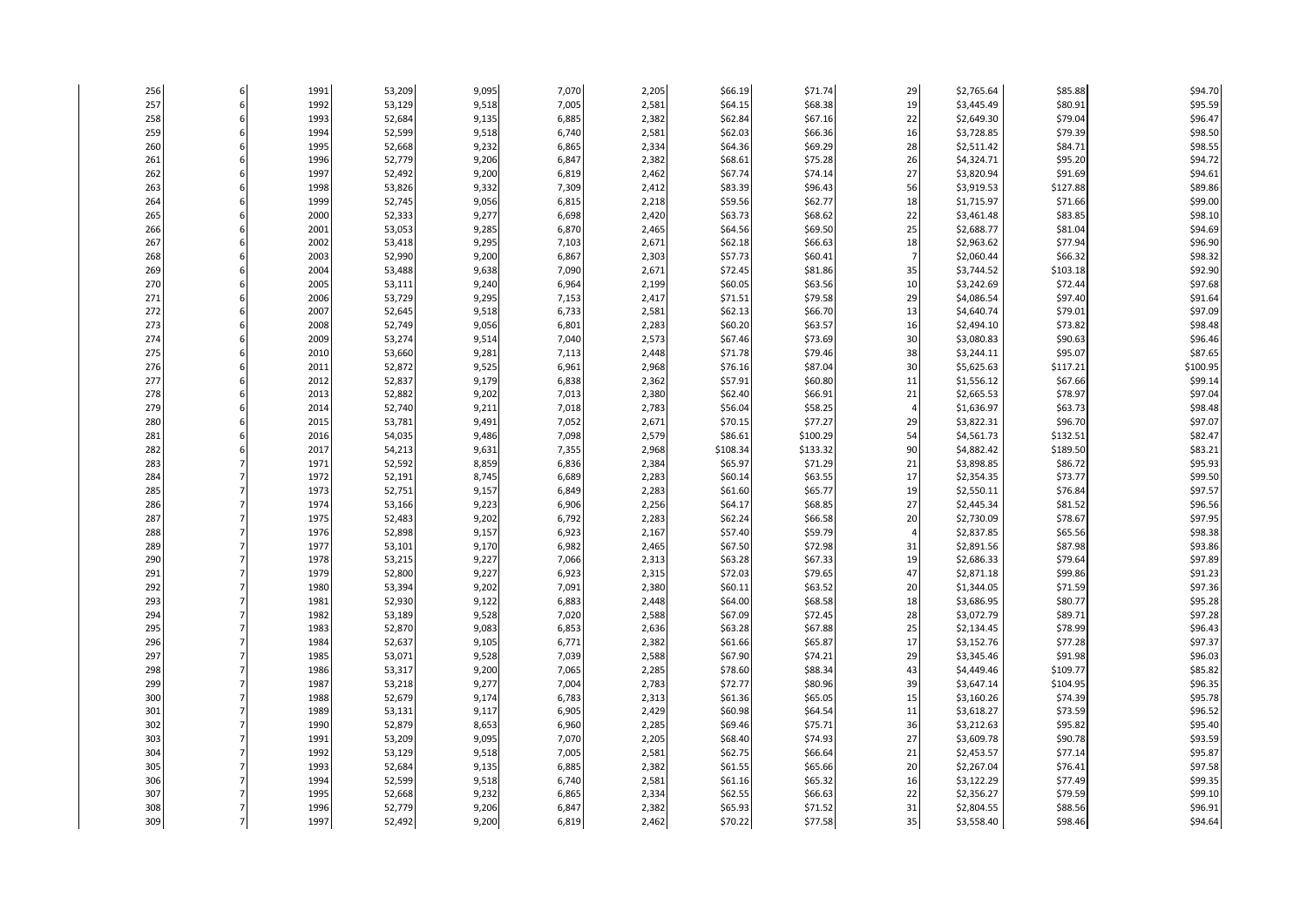| 310        | 1998         | 53,826           | 9,332          | 7,309          | 2,412          | \$83.99             | \$97.38             | 60                   | \$3,755.32               | \$130.72            | \$92.22            |
|------------|--------------|------------------|----------------|----------------|----------------|---------------------|---------------------|----------------------|--------------------------|---------------------|--------------------|
| 311        | 1999         | 52,745           | 9,056          | 6,815          | 2,218          | \$61.49             | \$65.38             | 19                   | \$2,320.08               | \$74.82             | \$96.75            |
| 312        | 2000         | 52,333           | 9,277          | 6,698          | 2,420          | \$65.58             | \$71.13             | 23                   | \$3,901.44               | \$88.98             | \$98.17            |
| 313        | 2001         | 53,053           | 9,285          | 6,870          | 2,465          | \$69.56             | \$76.28             | 34                   | \$3,253.23               | \$92.27             | \$91.29            |
| 314        | 2002         | 53,418           | 9,295          | 7,103          | 2,671          | \$60.74             | \$64.33             | 16                   | \$2,345.27               | \$73.20             | \$96.60            |
| 315        | 2003         | 52,990           | 9,200          | 6,867          | 2,303          | \$58.20             | \$61.21             | 6                    | \$2,916.08               | \$68.32             | \$98.72            |
| 316        | 2004         | 53,488           | 9,638          | 7,090          | 2,671          | \$73.19             | \$82.74             | 40                   | \$3,413.63               | \$104.52            | \$92.81            |
| 317        | 2005         | 53,111           | 9,240          | 6,964          | 2,199          | \$64.00             | \$69.04             | 24                   | \$2,802.90               | \$81.75             | \$95.44            |
| 318        | 2006         | 53,729           | 9,295          | 7,153          | 2,417          | \$80.16             | \$91.89             | 45                   | \$4,312.38               | \$118.69            | \$89.08            |
| 319        | 2007         | 52,645           | 9,518          | 6,733          | 2,581          | \$62.96             | \$67.96             | 15                   | \$4,292.19               | \$80.20             | \$95.96            |
| 320        | 2008         | 52,749           | 9,056          | 6,801          | 2,283          | \$59.93             | \$63.03             | 10                   | \$3,446.16               | \$71.76             | \$97.59            |
| 321        | 2009         | 53,274           | 9,514          | 7,040          | 2,573          | \$71.91             | \$79.76             | 35                   | \$3,687.32               | \$101.34            | \$95.02            |
| 322        | 2010         | 53,660           | 9,281          | 7,113          | 2,448          | \$75.01             | \$83.99             | 38                   | \$3,921.55               | \$102.44            | \$85.83            |
| 323        | 2011         | 52,872           | 9,525          | 6,961          | 2,968          | \$75.95             | \$86.19             | 35                   | \$4,725.56               | \$113.70            | \$99.75            |
| 324        | 2012         | 52,837           | 9,179          | 6,838          | 2,362          | \$58.40             | \$61.49             | 10                   | \$2,010.02               | \$68.58             | \$98.95            |
| 325        | 2013         | 52,882           | 9,202          | 7,013          | 2,380          | \$60.68             | \$64.30             | 13<br>$\overline{5}$ | \$2,950.54               | \$73.68             | \$96.84            |
| 326        | 2014         | 52,740           | 9,211          | 7,018          | 2,783          | \$58.58             | \$62.11             |                      | \$5,364.27               | \$71.36             | \$98.97            |
| 327<br>328 | 2015<br>2016 | 53,781<br>54,035 | 9,491          | 7,052<br>7,098 | 2,671<br>2,579 | \$67.60             | \$73.94<br>\$102.42 | 29<br>61             | \$2,986.93               | \$91.01             | \$98.69<br>\$79.38 |
|            |              |                  | 9,486          |                |                | \$88.40             |                     |                      | \$4,277.21               | \$134.07            | \$87.55            |
| 329<br>330 | 2017<br>1971 | 54,213           | 9,631<br>8,859 | 7,355<br>6,836 | 2,968<br>2,384 | \$115.68<br>\$65.70 | \$144.28<br>\$70.76 | 102<br>25            | \$4,943.59<br>\$3,242.19 | \$210.88<br>\$86.02 | \$96.01            |
| 331        | 1972         | 52,592<br>52,191 | 8,745          | 6,689          | 2,283          | \$61.56             | \$65.39             | 26                   | \$2,139.78               | \$77.13             | \$98.57            |
| 332        | 1973         | 52,751           | 9,157          | 6,849          | 2,283          | \$61.07             | \$64.81             | 17                   | \$2,586.30               | \$75.72             | \$98.08            |
| 333        | 1974         | 53,166           | 9,223          | 6,906          | 2,256          | \$70.71             | \$78.10             | 36                   | \$3,491.47               | \$98.70             | \$94.46            |
| 334        | 1975         | 52,483           | 9,202          | 6,792          | 2,283          | \$63.72             | \$68.76             | 25                   | \$2,771.39               | \$82.79             | \$97.51            |
| 335        | 1976         | 52,898           | 9,157          | 6,923          | 2,167          | \$56.76             | \$58.97             |                      | \$1,048.16               | \$64.24             | \$98.87            |
| 336        | 1977         | 53,101           | 9,170          | 6,982          | 2,465          | \$65.47             | \$70.45             | 22                   | \$3,181.65               | \$83.55             | \$95.34            |
| 337        | 1978         | 53,215           | 9,227          | 7,066          | 2,313          | \$67.40             | \$72.73             | 31                   | \$2,903.78               | \$88.97             | \$96.44            |
| 338        | 1979         | 52,800           | 9,227          | 6,923          | 2,315          | \$71.41             | \$78.60             | 40                   | \$3,231.39               | \$98.08             | \$91.54            |
| 339        | 1980         | 53,394           | 9,202          | 7,091          | 2,380          | \$64.08             | \$69.16             | 29                   | \$2,256.91               | \$80.67             | \$94.67            |
| 340        | 1981         | 52,930           | 9,122          | 6,883          | 2,448          | \$64.42             | \$69.23             | 15                   | \$4,668.13               | \$81.60             | \$94.64            |
| 341        | 1982         | 53,189           | 9,528          | 7,020          | 2,588          | \$72.82             | \$80.84             | 36                   | \$3,825.90               | \$105.14            | \$95.66            |
| 342        | 1983         | 52,870           | 9,083          | 6,853          | 2,636          | \$65.65             | \$71.38             | 26                   | \$2,907.73               | \$85.60             | \$95.76            |
| 343        | 1984         | 52,637           | 9,105          | 6,771          | 2,382          | \$58.16             | \$60.97             | 11                   | \$2,079.33               | \$68.74             | \$99.44            |
| 344        | 1985         | 53,071           | 9,528          | 7,039          | 2,588          | \$69.40             | \$77.16             | 33                   | \$3,397.28               | \$98.23             | \$97.71            |
| 345        | 1986         | 53,317           | 9,200          | 7,065          | 2,285          | \$71.70             | \$79.03             | 37                   | \$3,560.09               | \$98.33             | \$93.08            |
| 346        | 1987         | 53,218           | 9,277          | 7,004          | 2,783          | \$72.01             | \$79.22             | 33                   | \$4,093.23               | \$103.11            | \$96.17            |
| 347        | 1988         | 52,679           | 9,174          | 6,783          | 2,313          | \$57.66             | \$60.29             | 12                   | \$1,372.63               | \$66.85             | \$99.01            |
| 348        | 1989         | 53,131           | 9,117          | 6,905          | 2,429          | \$59.22             | \$62.15             | 9                    | \$2,849.55               | \$70.10             | \$97.83            |
| 349        | 1990         | 52,879           | 8,653          | 6,960          | 2,285          | \$67.25             | \$72.79             | 33                   | \$2,898.72               | \$91.11             | \$96.91            |
| 350        | 1991         | 53,209           | 9,095          | 7,070          | 2,205          | \$64.77             | \$69.60             | 33                   | \$2,070.53               | \$81.69             | \$94.51            |
| 351        | 1992         | 53,129           | 9,518          | 7,005          | 2,581          | \$63.51             | \$67.84             | 26                   | \$2,314.77               | \$78.83             | \$95.44            |
| 352        | 1993         | 52,684           | 9,135          | 6,885          | 2,382          | \$61.20             | \$65.12             | 18                   | \$2,379.25               | \$75.44             | \$97.45            |
| 353        | 1994         | 52,599           | 9,518          | 6,740          | 2,581          | \$63.86             | \$68.88             | 19                   | \$3,995.93               | \$84.02             | \$97.76            |
| 354        | 1995         | 52,668           | 9,232          | 6,865          | 2,334          | \$66.45             | \$71.83             | 30                   | \$2,914.30               | \$89.51             | \$97.58            |
| 355        | 1996         | 52,779           | 9,206          | 6,847          | 2,382          | \$62.69             | \$67.11             | 24                   | \$2,483.76               | \$79.76             | \$97.53            |
| 356        | 1997         | 52,492           | 9,200          | 6,819          | 2,462          | \$69.37             | \$76.61             | 34                   | \$3,517.72               | \$97.20             | \$96.38            |
| 357        | 1998         | 53,826           | 9,332          | 7,309          | 2,412          | \$82.09             | \$94.51             | 60                   | \$3,481.22               | \$125.20            | \$91.12            |
| 358        | 1999         | 52,745           | 9,056          | 6,815          | 2,218          | \$62.82             | \$67.11             | 22                   | \$2,628.57               | \$79.30             | \$97.76            |
| 359        | 2000         | 52,333           | 9,277          | 6,698          | 2,420          | \$62.76             | \$67.33             | 20                   | \$3,338.25               | \$82.07             | \$99.24            |
| 360        | 2001         | 53,053           | 9,285          | 6,870          | 2,465          | \$67.99             | \$74.34             | 24                   | \$4,067.67               | \$89.11             | \$92.19            |
| 361<br>362 | 2002         | 53,418           | 9,295          | 7,103          | 2,671          | \$58.77             | \$61.81             | 13                   | \$1,565.19               | \$69.03             | \$97.83            |
|            | 2003<br>2004 | 52,990           | 9,200          | 6,867          | 2,303<br>2,671 | \$61.53<br>\$73.32  | \$65.86<br>\$83.20  | 37                   | \$5,287.10               | \$76.36             | \$96.97            |
| 363        |              | 53,488           | 9,638          | 7,090          |                |                     |                     |                      | \$3,751.30               | \$106.24            | \$93.70            |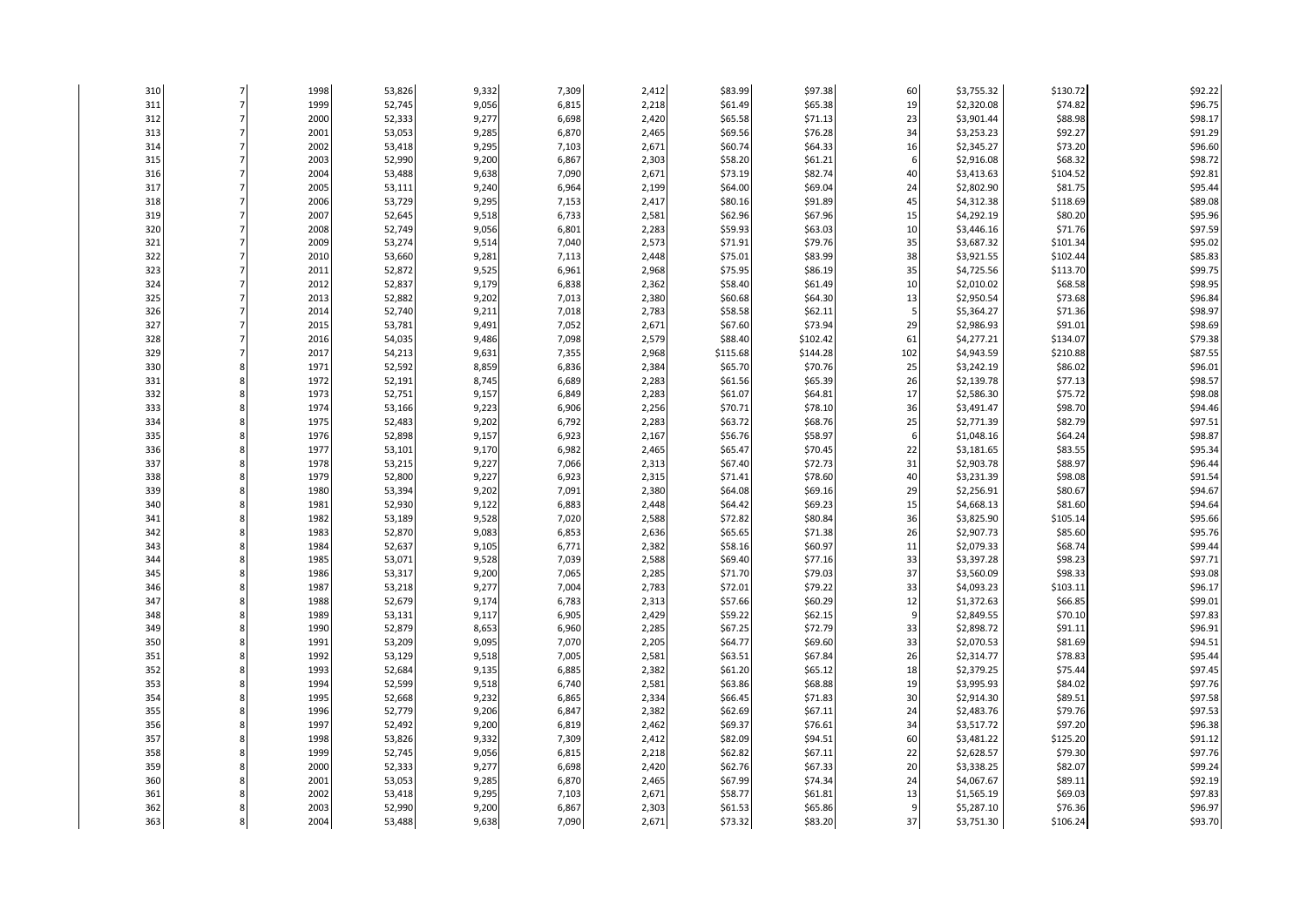| 364        | 8 | 2005         | 53,111           | 9,240          | 6,964          | 2,199          | \$60.34            | \$63.96            | 13             | \$2,673.42               | \$72.87             | \$97.10            |
|------------|---|--------------|------------------|----------------|----------------|----------------|--------------------|--------------------|----------------|--------------------------|---------------------|--------------------|
| 365        | 8 | 2006         | 53,729           | 9,295          | 7,153          | 2,417          | \$72.15            | \$80.53            | 38             | \$3,258.08               | \$100.36            | \$93.36            |
| 366        | ۶ | 2007         | 52,645           | 9,518          | 6,733          | 2,581          | \$62.34            | \$66.88            | 13             | \$4,738.59               | \$78.11             | \$95.57            |
| 367        | ٤ | 2008         | 52,749           | 9,056          | 6,801          | 2,283          | \$58.89            | \$61.61            | 11             | \$2,452.40               | \$69.17             | \$98.00            |
| 368        |   | 2009         | 53,274           | 9,514          | 7,040          | 2,573          | \$72.43            | \$80.61            | 36             | \$3,741.71               | \$104.13            | \$97.77            |
| 369        |   | 2010         | 53,660           | 9,281          | 7,113          | 2,448          | \$72.05            | \$79.73            | 29             | \$4,262.50               | \$95.29             | \$87.01            |
| 370        |   | 2011         | 52,872           | 9,525          | 6,961          | 2,968          | \$72.18            | \$80.67            | 34             | \$3,904.83               | \$102.27            | \$96.85            |
| 371        |   | 2012         | 52,837           | 9,179          | 6,838          | 2,362          | \$57.92            | \$60.79            | $\overline{7}$ | \$2,263.59               | \$67.46             | \$98.96            |
| 372        |   | 2013         | 52,882           | 9,202          | 7,013          | 2,380          | \$62.48            | \$66.96            | 18             | \$3,065.19               | \$78.44             | \$96.18            |
| 373        |   | 2014         | 52,740           | 9,211          | 7,018          | 2,783          | \$56.18            | \$58.47            | 5              | \$1,146.95               | \$64.00             | \$98.75            |
| 374        |   | 2015         | 53,781           | 9,491          | 7,052          | 2,671          | \$67.80            | \$74.51            | 23             | \$3,829.37               | \$91.60             | \$96.65            |
| 375        |   | 2016         | 54,035           | 9,486          | 7,098          | 2,579          | \$83.98            | \$95.74            | 68             | \$3,302.99               | \$122.72            | \$81.57            |
| 376        |   | 2017         | 54,213           | 9,631          | 7,355          | 2,968          | \$115.40           | \$143.59           | 93             | \$5,377.95               | \$209.18            | \$88.14            |
| 377        |   | 1971         | 52,592           | 8,859          | 6,836          | 2,384          | \$61.14            | \$64.84            | 14             | \$2,803.94               | \$74.85             | \$97.94            |
| 378        |   | 1972         | 52,191           | 8,745          | 6,689          | 2,283          | \$58.58            | \$61.60            | 14             | \$1,968.79               | \$70.07             | \$100.07           |
| 379        |   | 1973         | 52,751           | 9,157          | 6,849          | 2,283          | \$59.23            | \$62.67            | 17             | \$1,650.91               | \$70.83             | \$98.43            |
| 380        |   | 1974         | 53,166           | 9,223          | 6,906          | 2,256          | \$66.81            | \$72.44            | 31             | \$2,977.07               | \$87.95             | \$94.51            |
| 381        |   | 1975         | 52,483           | 9,202          | 6,792          | 2,283          | \$70.76            | \$78.79            | 27             | \$4,904.71               | \$98.45             | \$91.75            |
| 382        |   | 1976         | 52,898           | 9,157          | 6,923          | 2,167          | \$58.18            | \$60.86            | 6              | \$3,288.97               | \$67.72             | \$97.96            |
| 383        |   | 1977         | 53,101           | 9,170          | 6,982          | 2,465          | \$66.63            | \$72.54            | 22             | \$3,707.49               | \$87.40             | \$95.53            |
| 384        |   | 1978         | 53,215           | 9,227          | 7,066          | 2,313          | \$66.51            | \$72.08            | 26             | \$3,174.29               | \$87.11             | \$96.12            |
| 385        |   | 1979         | 52,800           | 9,227          | 6,923          | 2,315          | \$64.90            | \$69.96            | 33             | \$2,185.60               | \$82.56             | \$94.45            |
| 386        |   | 1980         | 53,394           | 9,202          | 7,091          | 2,380          | \$67.90            | \$74.41            | 25             | \$3,924.16               | \$88.29             | \$90.85            |
| 387        |   | 1981         | 52,930           | 9,122          | 6,883          | 2,448          | \$65.52            | \$70.82            | 18             | \$4,528.51               | \$82.27             | \$91.36            |
| 388        |   | 1982<br>1983 | 53,189           | 9,528          | 7,020          | 2,588          | \$66.59            | \$72.21            | 33             | \$2,537.37               | \$88.22             | \$96.30            |
| 389<br>390 |   |              | 52,870           | 9,083          | 6,853          | 2,636          | \$67.62            | \$74.01            | 30             | \$3,122.50               | \$89.20             | \$93.09            |
| 391        |   | 1984<br>1985 | 52,637           | 9,105          | 6,771          | 2,382<br>2,588 | \$63.29<br>\$71.27 | \$68.75<br>\$79.71 | 14<br>32       | \$4,936.28               | \$81.32             | \$96.44<br>\$97.31 |
| 392        |   | 1986         | 53,071<br>53,317 | 9,528<br>9,200 | 7,039<br>7,065 | 2,285          | \$72.94            | \$81.23            | 29             | \$4,033.74<br>\$4,907.88 | \$102.06<br>\$99.71 | \$90.35            |
| 393        |   | 1987         | 53,218           | 9,277          | 7,004          | 2,783          | \$67.47            | \$73.28            | 33             | \$2,951.70               | \$91.39             | \$97.78            |
| 394        |   | 1988         | 52,679           | 9,174          | 6,783          | 2,313          | \$58.37            | \$61.32            | 8              | \$2,725.97               | \$69.16             | \$99.10            |
| 395        |   | 1989         | 53,131           | 9,117          | 6,905          | 2,429          | \$59.13            | \$62.05            | $\overline{7}$ | \$3,488.30               | \$69.37             | \$97.29            |
| 396        |   | 1990         | 52,879           | 8,653          | 6,960          | 2,285          | \$65.50            | \$70.51            | 25             | \$3,241.06               | \$84.13             | \$94.10            |
| 397        |   | 1991         | 53,209           | 9,095          | 7,070          | 2,205          | \$73.23            | \$82.39            | 31             | \$4,578.74               | \$102.25            | \$89.39            |
| 398        |   | 1992         | 53,129           | 9,518          | 7,005          | 2,581          | \$64.55            | \$69.29            | 27             | \$2,626.74               | \$82.23             | \$95.72            |
| 399        |   | 1993         | 52,684           | 9,135          | 6,885          | 2,382          | \$68.46            | \$75.90            | 25             | \$4,313.53               | \$93.65             | \$93.61            |
| 400        |   | 1994         | 52,599           | 9,518          | 6,740          | 2,581          | \$64.50            | \$69.81            | 25             | \$3,282.99               | \$85.18             | \$97.13            |
| 401        |   | 1995         | 52,668           | 9,232          | 6,865          | 2,334          | \$63.30            | \$68.05            | 27             | \$2,269.12               | \$81.59             | \$98.09            |
| 402        |   | 1996         | 52,779           | 9,206          | 6,847          | 2,382          | \$67.60            | \$74.67            | 25             | \$4,087.29               | \$92.92             | \$95.55            |
| 403        |   | 1997         | 52,492           | 9,200          | 6,819          | 2,462          | \$69.50            | \$76.47            | 28             | \$4,288.88               | \$95.16             | \$92.41            |
| 404        |   | 1998         | 53,826           | 9,332          | 7,309          | 2,412          | \$86.67            | \$101.29           | 65             | \$3,842.31               | \$136.29            | \$88.52            |
| 405        |   | 1999         | 52,745           | 9,056          | 6,815          | 2,218          | \$62.38            | \$66.66            | 16             | \$3,372.24               | \$78.84             | \$97.94            |
| 406        |   | 2000         | 52,333           | 9,277          | 6,698          | 2,420          | \$64.06            | \$69.13            | 20             | \$3,881.43               | \$84.12             | \$97.02            |
| 407        |   | 2001         | 53,053           | 9,285          | 6,870          | 2,465          | \$71.44            | \$78.57            | 25             | \$5,139.76               | \$95.51             | \$88.86            |
| 408        |   | 2002         | 53,418           | 9,295          | 7,103          | 2,671          | \$63.19            | \$67.95            | 22             | \$2,786.15               | \$79.13             | \$94.66            |
| 409        |   | 2003         | 52,990           | 9,200          | 6,867          | 2,303          | \$58.36            | \$61.41            | 8              | \$2,487.18               | \$68.33             | \$98.19            |
| 410        |   | 2004         | 53,488           | 9,638          | 7,090          | 2,671          | \$75.10            | \$85.79            | 44             | \$3,519.67               | \$110.60            | \$92.70            |
| 411        |   | 2005         | 53,111           | 9,240          | 6,964          | 2,199          | \$64.65            | \$70.40            | 20             | \$3,625.09               | \$83.70             | \$94.69            |
| 412        |   | 2006         | 53,729           | 9,295          | 7,153          | 2,417          | \$83.22            | \$95.58            | 48             | \$4,654.17               | \$124.49            | \$85.91            |
| 413        |   | 2007         | 52,645           | 9,518          | 6,733          | 2,581          | \$63.20            | \$68.33            | 16             | \$4,355.32               | \$81.52             | \$96.33            |
| 414        |   | 2008         | 52,749           | 9,056          | 6,801          | 2,283          | \$59.35            | \$62.26            | 11             | \$2,844.19               | \$70.19             | \$97.45            |
| 415        |   | 2009         | 53,274           | 9,514          | 7,040          | 2,573          | \$68.13            | \$74.44            | 28             | \$3,509.14               | \$92.81             | \$96.51            |
| 416        |   | 2010         | 53,660           | 9,281          | 7,113          | 2,448          | \$77.16            | \$86.63            | 37             | \$4,595.62               | \$104.57            | \$81.35            |
| 417        |   | 2011         | 52,872           | 9,525          | 6,961          | 2,968          | \$70.51            | \$78.76            | 30             | \$3,942.86               | \$99.94             | \$97.79            |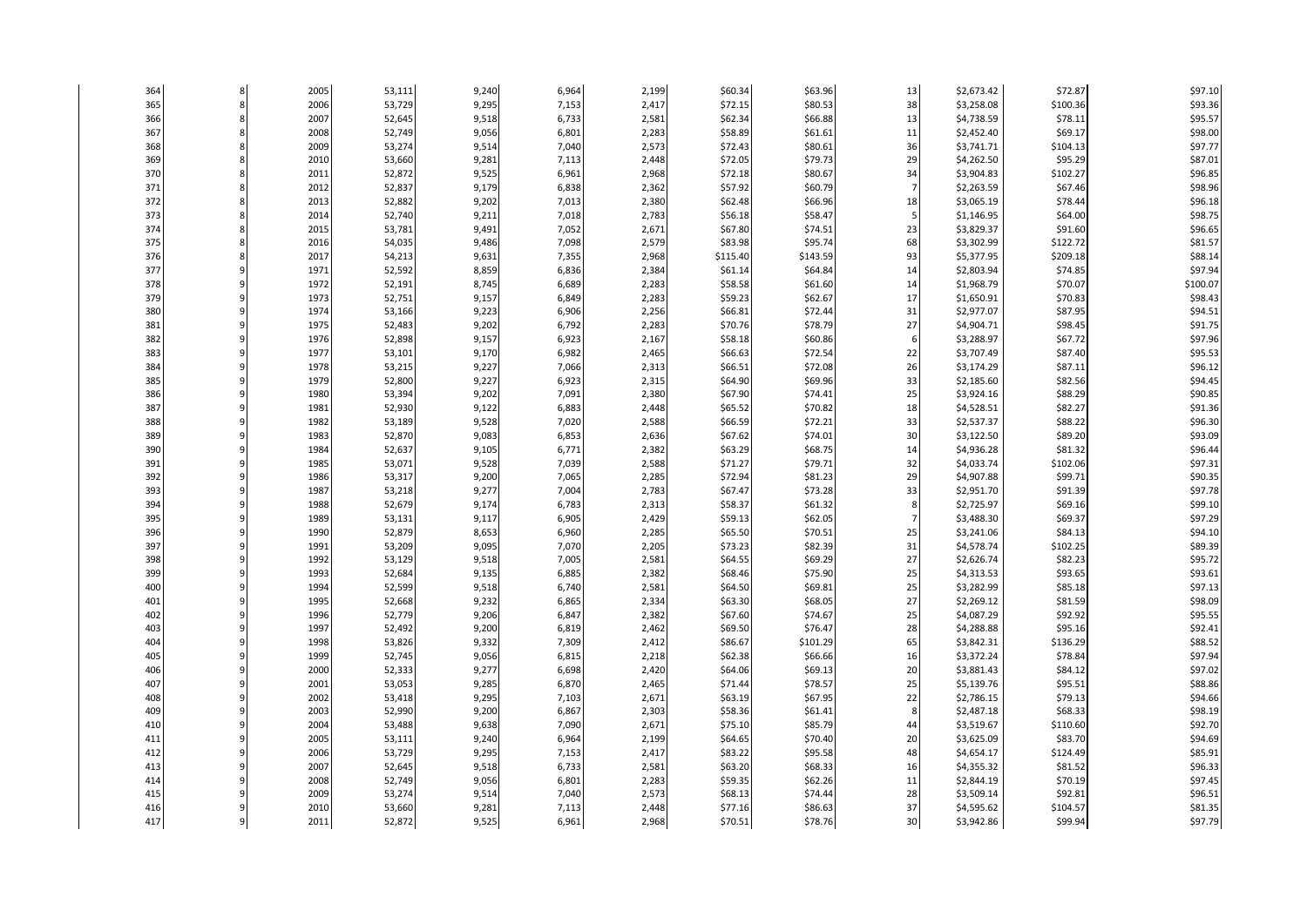| 418 |        | 2012 | 52,837 | 9,179 | 6,838 | 2,362 | \$61.43  | \$65.98  | 9              | \$5,345.45 | \$75.97  | \$96.42 |
|-----|--------|------|--------|-------|-------|-------|----------|----------|----------------|------------|----------|---------|
| 419 |        | 2013 | 52,882 | 9,202 | 7,013 | 2,380 | \$61.55  | \$65.76  | 14             | \$3,349.89 | \$76.58  | \$96.70 |
| 420 |        | 2014 | 52,740 | 9,211 | 7,018 | 2,783 | \$55.79  | \$57.97  | $\overline{3}$ | \$1,125.35 | \$63.13  | \$98.65 |
| 421 |        | 2015 | 53,781 | 9,491 | 7,052 | 2,671 | \$68.07  | \$74.45  | 26             | \$3,510.36 | \$90.51  | \$96.14 |
| 422 |        | 2016 | 54,035 | 9,486 | 7,098 | 2,579 | \$81.15  | \$92.59  | 59             | \$3,387.65 | \$116.84 | \$82.54 |
| 423 |        | 2017 | 54,213 | 9,631 | 7,355 | 2,968 | \$126.28 | \$159.18 | 97             | \$6,160.10 | \$234.10 | \$80.77 |
| 424 | 10     | 1971 | 52,592 | 8,859 | 6,836 | 2,384 | \$62.91  | \$66.91  | 20             | \$2,745.43 | \$79.34  | \$97.67 |
| 425 | 10     | 1972 | 52,191 | 8,745 | 6,689 | 2,283 | \$60.75  | \$64.31  | 20             | \$2,293.57 | \$75.06  | \$99.10 |
| 426 | $10\,$ | 1973 | 52,751 | 9,157 | 6,849 | 2,283 | \$62.34  | \$66.75  | 17             | \$3,134.65 | \$79.12  | \$98.04 |
| 427 | 10     | 1974 | 53,166 | 9,223 | 6,906 | 2,256 | \$67.54  | \$73.47  | 30             | \$3,198.14 | \$89.55  | \$94.44 |
| 428 | 10     | 1975 | 52,483 | 9,202 | 6,792 | 2,283 | \$66.39  | \$72.83  | 24             | \$3,780.81 | \$87.82  | \$95.37 |
| 429 | 10     | 1976 | 52,898 | 9,157 | 6,923 | 2,167 | \$58.69  | \$61.48  | 8              | \$2,858.77 | \$68.76  | \$97.95 |
| 430 | 10     | 1977 | 53,101 | 9,170 | 6,982 | 2,465 | \$65.60  | \$70.36  | 28             | \$2,542.46 | \$83.00  | \$94.83 |
| 431 | 10     | 1978 | 53,215 | 9,227 | 7,066 | 2,313 | \$65.75  | \$70.44  | 24             | \$3,133.90 | \$84.84  | \$96.12 |
| 432 | $10\,$ | 1979 | 52,800 | 9,227 | 6,923 | 2,315 | \$66.55  | \$72.10  | 34             | \$2,522.35 | \$87.43  | \$94.92 |
| 433 | 10     | 1980 | 53,394 | 9,202 | 7,091 | 2,380 | \$61.36  | \$65.28  | 20             | \$1,951.65 | \$74.49  | \$96.60 |
| 434 | 10     | 1981 | 52,930 | 9,122 | 6,883 | 2,448 | \$61.32  | \$65.09  | 20             | \$2,192.99 | \$73.72  | \$95.69 |
| 435 | 10     | 1982 | 53,189 | 9,528 | 7,020 | 2,588 | \$66.10  | \$71.33  | 30             | \$2,633.09 | \$87.89  | \$98.15 |
| 436 | 10     | 1983 | 52,870 | 9,083 | 6,853 | 2,636 | \$62.99  | \$67.24  | 24             | \$2,112.95 | \$77.50  | \$96.00 |
| 437 | $10\,$ | 1984 | 52,637 | 9,105 | 6,771 | 2,382 | \$65.05  | \$71.08  | 14             | \$5,844.82 | \$85.34  | \$96.09 |
| 438 | 10     | 1985 | 53,071 | 9,528 | 7,039 | 2,588 | \$64.46  | \$68.92  | 25             | \$2,617.42 | \$81.72  | \$96.14 |
| 439 | 10     | 1986 | 53,317 | 9,200 | 7,065 | 2,285 | \$69.57  | \$76.10  | 29             | \$3,787.88 | \$91.49  | \$92.32 |
| 440 | $10\,$ | 1987 | 53,218 | 9,277 | 7,004 | 2,783 | \$68.03  | \$74.00  | 33             | \$3,024.97 | \$93.24  | \$97.72 |
| 441 | 10     | 1988 | 52,679 | 9,174 | 6,783 | 2,313 | \$56.78  | \$59.09  | 6              | \$1,110.14 | \$64.80  | \$99.87 |
| 442 | $10\,$ | 1989 | 53,131 | 9,117 | 6,905 | 2,429 | \$58.32  | \$61.09  | 12             | \$1,460.00 | \$67.30  | \$97.84 |
| 443 | 10     | 1990 | 52,879 | 8,653 | 6,960 | 2,285 | \$63.82  | \$68.22  | 27             | \$2,407.91 | \$81.08  | \$96.65 |
| 444 | 10     | 1991 | 53,209 | 9,095 | 7,070 | 2,205 | \$65.38  | \$70.65  | 23             | \$3,111.23 | \$83.83  | \$94.94 |
| 445 | $10\,$ | 1992 | 53,129 | 9,518 | 7,005 | 2,581 | \$62.74  | \$67.03  | 16             | \$3,228.08 | \$78.32  | \$96.56 |
| 446 | 10     | 1993 | 52,684 | 9,135 | 6,885 | 2,382 | \$63.29  | \$67.93  | 21             | \$2,874.87 | \$80.20  | \$96.20 |
| 447 | 10     | 1994 | 52,599 | 9,518 | 6,740 | 2,581 | \$61.29  | \$65.57  | 15             | \$3,407.13 | \$77.84  | \$99.28 |
| 448 | 10     | 1995 | 52,668 | 9,232 | 6,865 | 2,334 | \$64.17  | \$68.81  | 25             | \$2,602.35 | \$82.67  | \$97.55 |
| 449 | 10     | 1996 | 52,779 | 9,206 | 6,847 | 2,382 | \$64.52  | \$69.52  | 24             | \$3,109.17 | \$84.06  | \$96.62 |
| 450 | 10     | 1997 | 52,492 | 9,200 | 6,819 | 2,462 | \$65.85  | \$71.68  | 26             | \$3,311.16 | \$86.89  | \$95.14 |
| 451 | 10     | 1998 | 53,826 | 9,332 | 7,309 | 2,412 | \$74.95  | \$83.63  | 46             | \$3,125.58 | \$105.39 | \$92.21 |
| 452 | 10     | 1999 | 52,745 | 9,056 | 6,815 | 2,218 | \$59.85  | \$63.20  | 13             | \$2,300.68 | \$71.54  | \$98.32 |
| 453 | $10\,$ | 2000 | 52,333 | 9,277 | 6,698 | 2,420 | \$64.76  | \$69.97  | 26             | \$3,197.71 | \$85.97  | \$97.78 |
| 454 | 10     | 2001 | 53,053 | 9,285 | 6,870 | 2,465 | \$65.26  | \$70.43  | 24             | \$3,019.56 | \$82.45  | \$93.69 |
| 455 | 10     | 2002 | 53,418 | 9,295 | 7,103 | 2,671 | \$59.42  | \$62.51  | 10             | \$2,451.30 | \$69.69  | \$96.73 |
| 456 | 10     | 2003 | 52,990 | 9,200 | 6,867 | 2,303 | \$58.05  | \$60.56  | 5              | \$2,940.08 | \$66.33  | \$97.92 |
| 457 | 10     | 2004 | 53,488 | 9,638 | 7,090 | 2,671 | \$73.84  | \$83.87  | 36             | \$3,961.38 | \$106.51 | \$92.50 |
| 458 | $10\,$ | 2005 | 53,111 | 9,240 | 6,964 | 2,199 | \$58.54  | \$61.49  | g              | \$1,813.60 | \$68.19  | \$98.05 |
| 459 | 10     | 2006 | 53,729 | 9,295 | 7,153 | 2,417 | \$75.89  | \$84.98  | 38             | \$4,147.28 | \$105.98 | \$89.61 |
| 460 | 10     | 2007 | 52,645 | 9,518 | 6,733 | 2,581 | \$63.13  | \$67.96  | 13             | \$5,130.92 | \$80.42  | \$95.82 |
| 461 | 10     | 2008 | 52,749 | 9,056 | 6,801 | 2,283 | \$57.56  | \$59.99  | 5              | \$2,708.69 | \$66.27  | \$98.93 |
| 462 | 10     | 2009 | 53,274 | 9,514 | 7,040 | 2,573 | \$66.20  | \$71.46  | 29             | \$2,733.23 | \$85.83  | \$95.71 |
| 463 | $10\,$ | 2010 | 53,660 | 9,281 | 7,113 | 2,448 | \$71.48  | \$79.01  | 35             | \$3,427.37 | \$94.57  | \$88.30 |
| 464 | 10     | 2011 | 52,872 | 9,525 | 6,961 | 2,968 | \$77.22  | \$87.62  | 39             | \$4,552.34 | \$114.36 | \$94.43 |
| 465 | 10     | 2012 | 52,837 | 9,179 | 6,838 | 2,362 | \$58.30  | \$61.31  | q              | \$2,148.20 | \$68.41  | \$98.89 |
| 466 | $10\,$ | 2013 | 52,882 | 9,202 | 7,013 | 2,380 | \$61.46  | \$65.48  | 17             | \$2,682.58 | \$75.46  | \$96.06 |
| 467 | 10     | 2014 | 52,740 | 9,211 | 7,018 | 2,783 | \$56.57  | \$59.00  | $\overline{4}$ | \$2,237.01 | \$64.97  | \$98.57 |
| 468 | 10     | 2015 | 53,781 | 9,491 | 7,052 | 2,671 | \$63.11  | \$67.33  | 21             | \$2,207.44 | \$77.01  | \$95.80 |
| 469 | 10     | 2016 | 54,035 | 9,486 | 7,098 | 2,579 | \$80.34  | \$90.74  | 60             | \$3,180.56 | \$112.65 | \$81.48 |
| 470 | 10     | 2017 | 54,213 | 9,631 | 7,355 | 2,968 | \$113.62 | \$140.75 | 94             | \$5,154.33 | \$203.62 | \$86.28 |
| 471 | 11     | 1971 | 52,592 | 8,859 | 6,836 | 2,384 | \$66.69  | \$72.19  | 31             | \$2,877.73 | \$89.05  | \$96.74 |